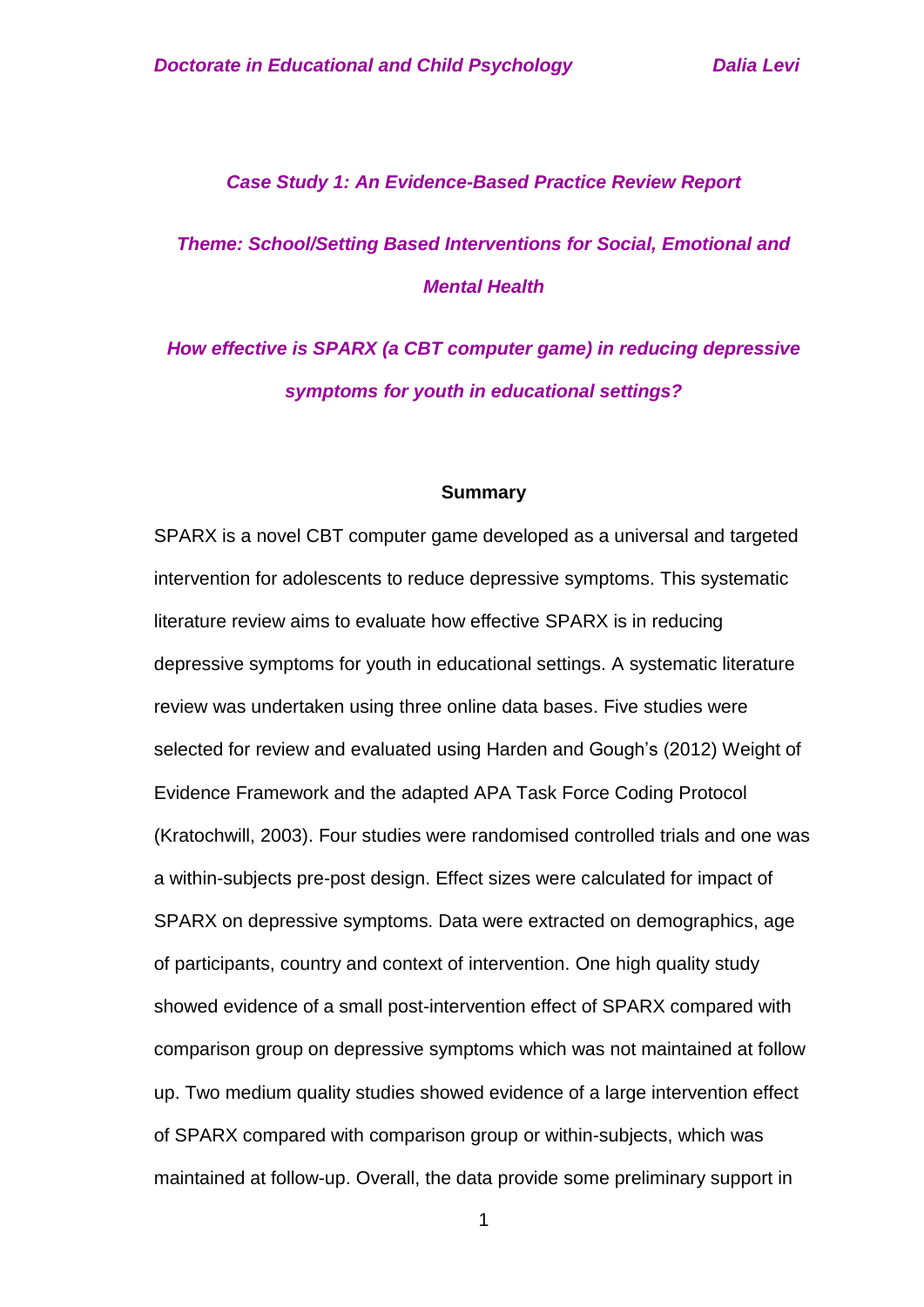favour of SPARX as an effective intervention for youth with depressive symptoms when delivered within educational settings. However, several methodological limitations are noted amongst the studies reporting the largest effects. Further higher quality randomised trials, with larger sample sizes and more diverse settings, are needed to inform whether widespread implementation of SPARX in educational settings is warranted.

#### **Introduction**

#### **SPARX: A novel CBT computer game**

SPARX (Smart, Positive, Active, Realistic, X-factor throughs) is an interactive fantasy-based computer game designed to enable adolescents to learn and practice cognitive behavioural therapy (CBT) principles to reduce depressive symptoms (Merry et al., 2012). At present, SPARX is one of very few available evidence-based gamified CBT interventions specifically developed for adolescents with depressive symptoms that does not require a facilitator or clinician to be completed (Lucassen et al., 2015).

SPARX was originally developed in New Zealand by clinicians and academics in partnership with a computer games company, with advice from young people and Maori, Pacific an Asian cultural advisors (Merry et al., 2012). Having first been developed as a treatment intervention for young people aged 12 to 19 years with mild-to-moderate symptoms of depression, it has also been adapted as a universal preventative intervention for adolescents (known as 'SPARX-R') and as a targeted intervention for Lesbian, Gay, Bisexual and Transgender (LGBT) youth (known as 'Rainbow SPARX') who are at increased risk of depressive symptoms (Almeida et al., 2009).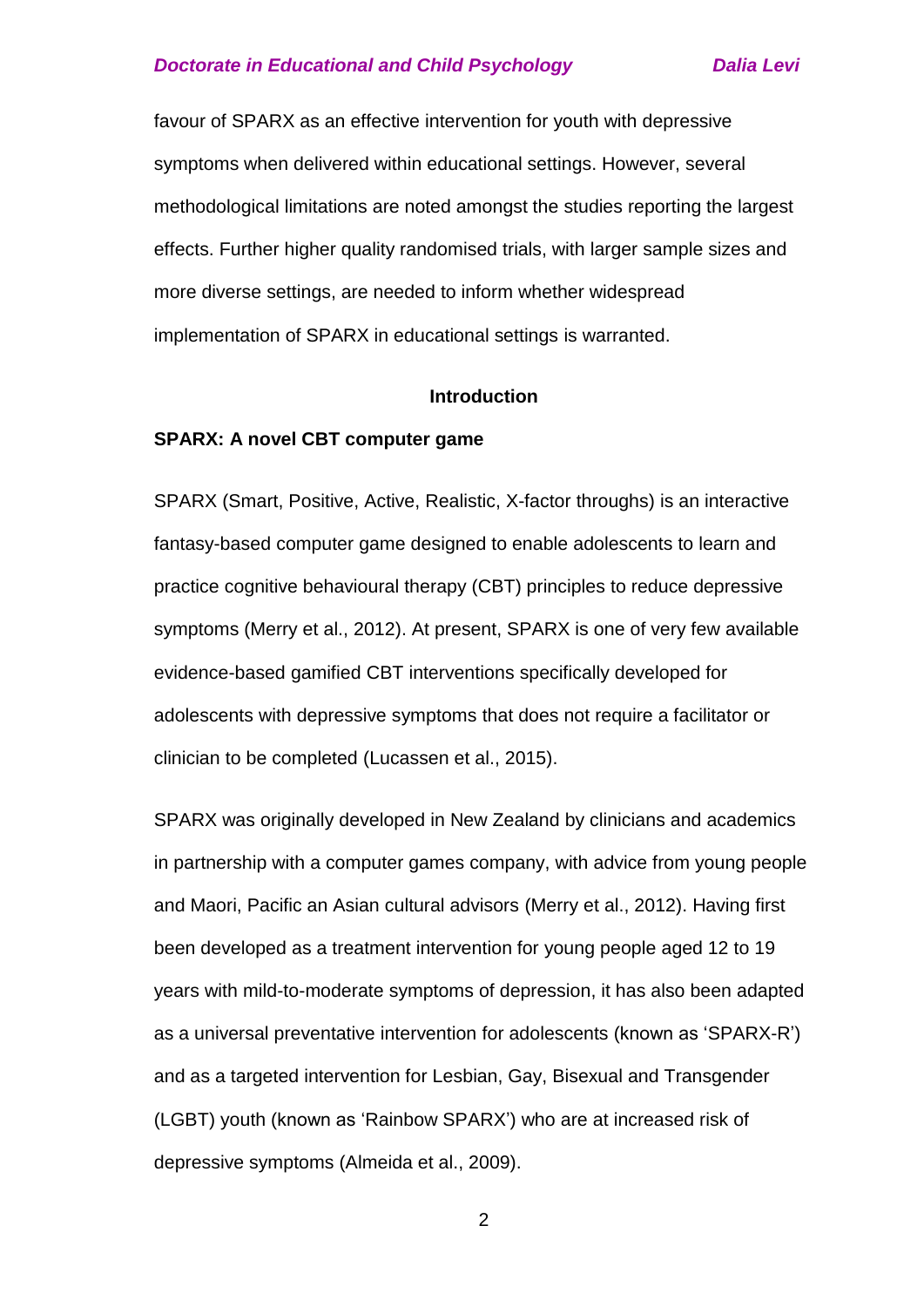All three versions of SPARX are largely similar in terms of content, but each features a tailored script which makes the story more relevant as a targeted treatment approach for depression (SPARX), universal preventative approach for young people feeling down, angry or stressed (SPARX-R), or targeted for LGBT youth and the unique difficulties they face (Rainbow SPARX). It has recently been adapted and translated into Japanese (Yokomitsu et al., 2020) and is currently being redesigned for Nunavut youth (First Nations young people in Arctic Canada) (Bohr & Merry, 2016).

#### **Format of Delivery and Main Features**

SPARX is delivered in the format of seven sequential modules or levels, each of approximately 20-30 minutes duration, which can be accessed online or via a CDROM (Kuosmanen et al., 2017). The player controls an avatar across the seven distinct levels while interacting with characters who explain CBT concepts, teach the player skills and strategies, and give the player 'homework' to try these strategies while away from the game. Table 1 provides a summary of content within each module.

#### **Table 1**

**Module Main Content Covered** 1 Cave Province: 'Finding Hope' **Introducing unhelpful thoughts**  The character and concept of Hope Controlled breathing Psycho-education about depression and the CBT model 2 Ice Province: 'Being Active' **Progressive muscle relaxation Progressive muscle relaxation**  Communication skills Behavioural activation and activity scheduling

*Overview of SPARX modules, adapted from Lucassen et al., (2015)*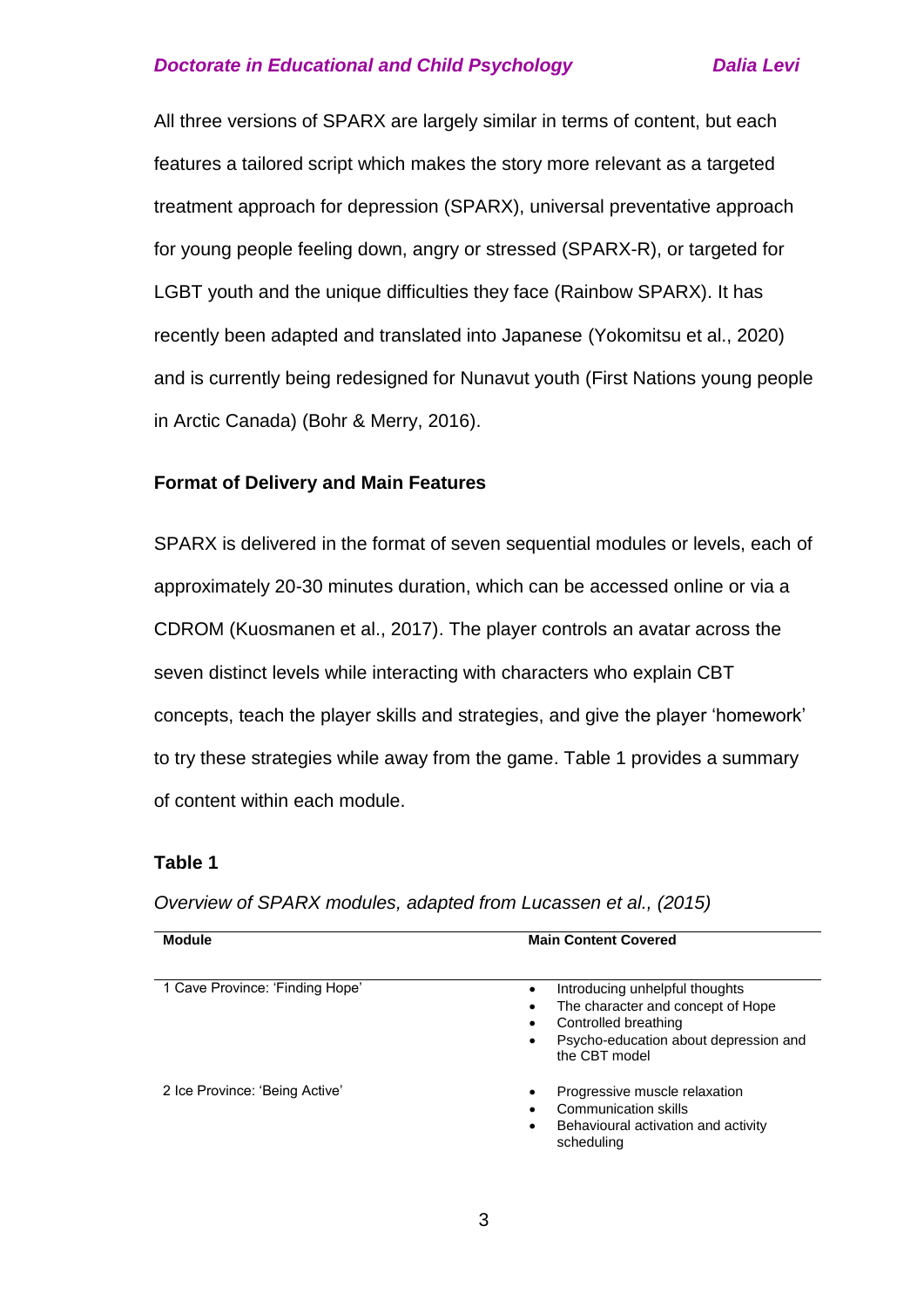| 3 Volcano Province: 'Dealing with Emotions'               | Listening skills<br>$\bullet$<br>Identifying strong emotions                                                   |
|-----------------------------------------------------------|----------------------------------------------------------------------------------------------------------------|
| 4 Mountain Province: 'Overcoming Problems'                | Introducing problem solving<br>Recognising sparks (positive or helpful<br>٠<br>thoughts about you/your future) |
| 5 Swamp Province: 'Recognising Unhelpful<br>Thoughts'     | Recognising various negative automatic<br>thoughts                                                             |
| 6 Bridgeland Province: 'Challenging Unhelpful<br>Thoughts | Learning to challenge negative automatic<br>thoughts                                                           |
| 7 Canyon Province: 'Bringing it all together'             | Recap of all skills<br>Mindfulness<br>Knowing when to ask for help<br>$\bullet$                                |

# **Mechanism of Change**

SPARX is considered a 'serious game', in which education and behaviour change is the goal, alongside entertainment (Cheek et al., 2015). Serious games based in theory, evidence, and tailored to psychological constructs have been found to contribute to increased adherence and efficacy.

SPARX was developed using cognitive behavioural therapy (CBT) and learning theory, with input on game design from youth and stakeholders (Cheek et al., 2015). CBT is a structured, short-term psychological therapy (Beck, 1995), and evidence suggests that it is an effective intervention for adolescent depression (Wanatabe et al., 2007).

The mechanism of change behind CBT for depression is based on Beck's (1976) cognitive theory which suggests that the way we think (cognition) about situations can affect the way we feel (emotion) and how we act (behaviour). According to Beck (1976), mood change is not due to the situation itself, but the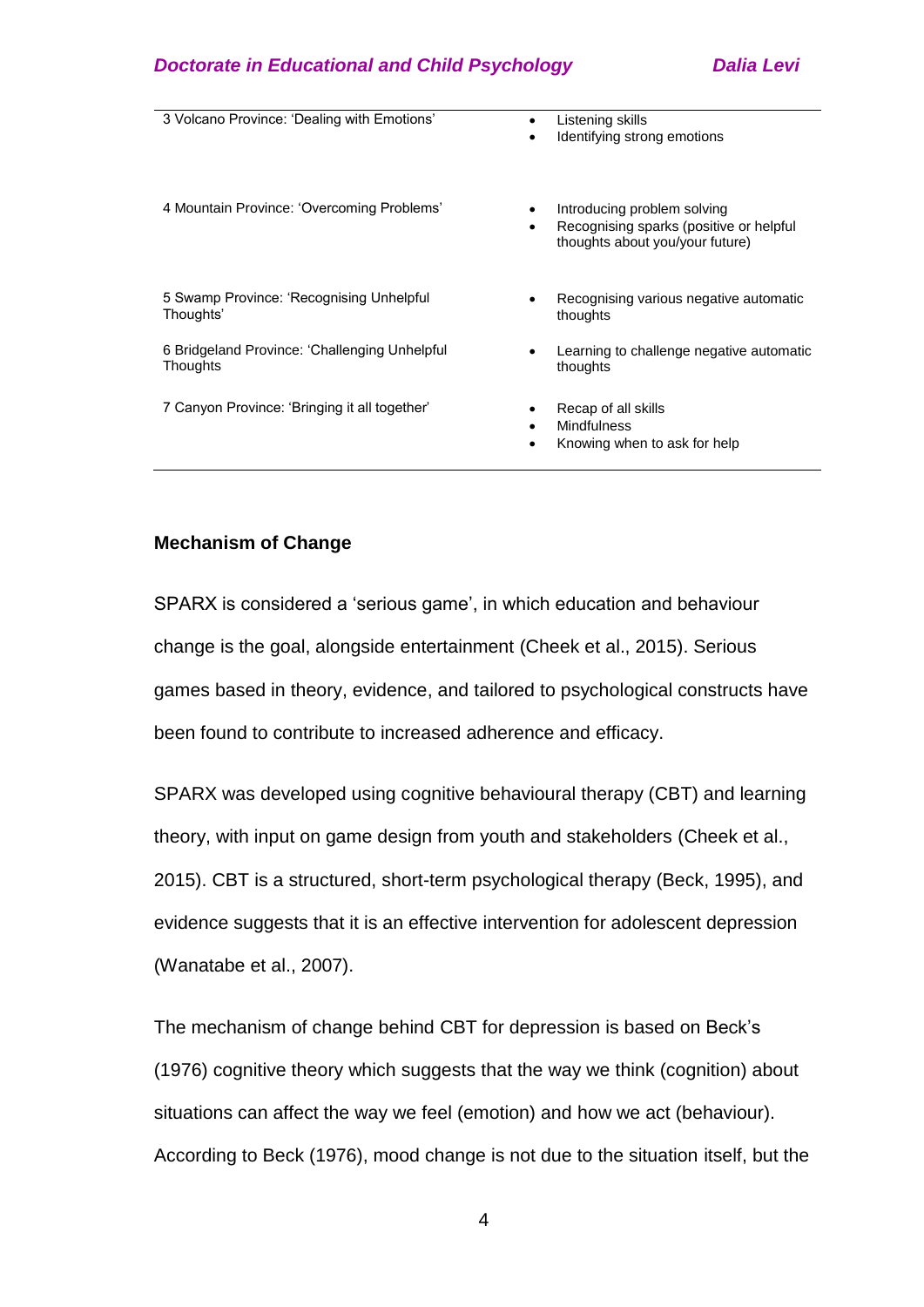negative automatic thoughts that the situation elicited and the cognitive distortions which maintain a depressed mood. Therefore in CBT, individuals learn to address maladaptive behaviours and psychological distress by altering the cognitive processes and behaviours that sustain them (Beck, Rush, Shaw and Emery, 1979).

In each module of the SPARX intervention, users are explicitly introduced to core components of CBT for depression including psychoeducation, relaxation skills, activity scheduling, problem solving, cognitive restructuring, interpersonal skills, help seeking, and dealing with strong emotions (Merry et al., 2012).

These skills are initially taught using a virtual therapist or guide, after which the user transitions to a fantasy setting to undertake CBT-based challenges and develop CBT-based skills within an overall narrative of restoring balance to the fantasy world. Following this exploratory learning, users return to the guide at the end of each level to reflect on the tasks and how they might be applied in their own lives.

Self-determination theory (SDT) proposes that when individuals perceive they have more control over their treatment, a sense of competence in the activities and tasks required of them, and a sense of being cared for and connected with another, they are more likely to integrate learning and behaviour change (Rogers, 1975). SDT is likely to be a useful theory in understanding the mechanisms of change for youth engaging with SPARX.

# **Benefits of SPARX**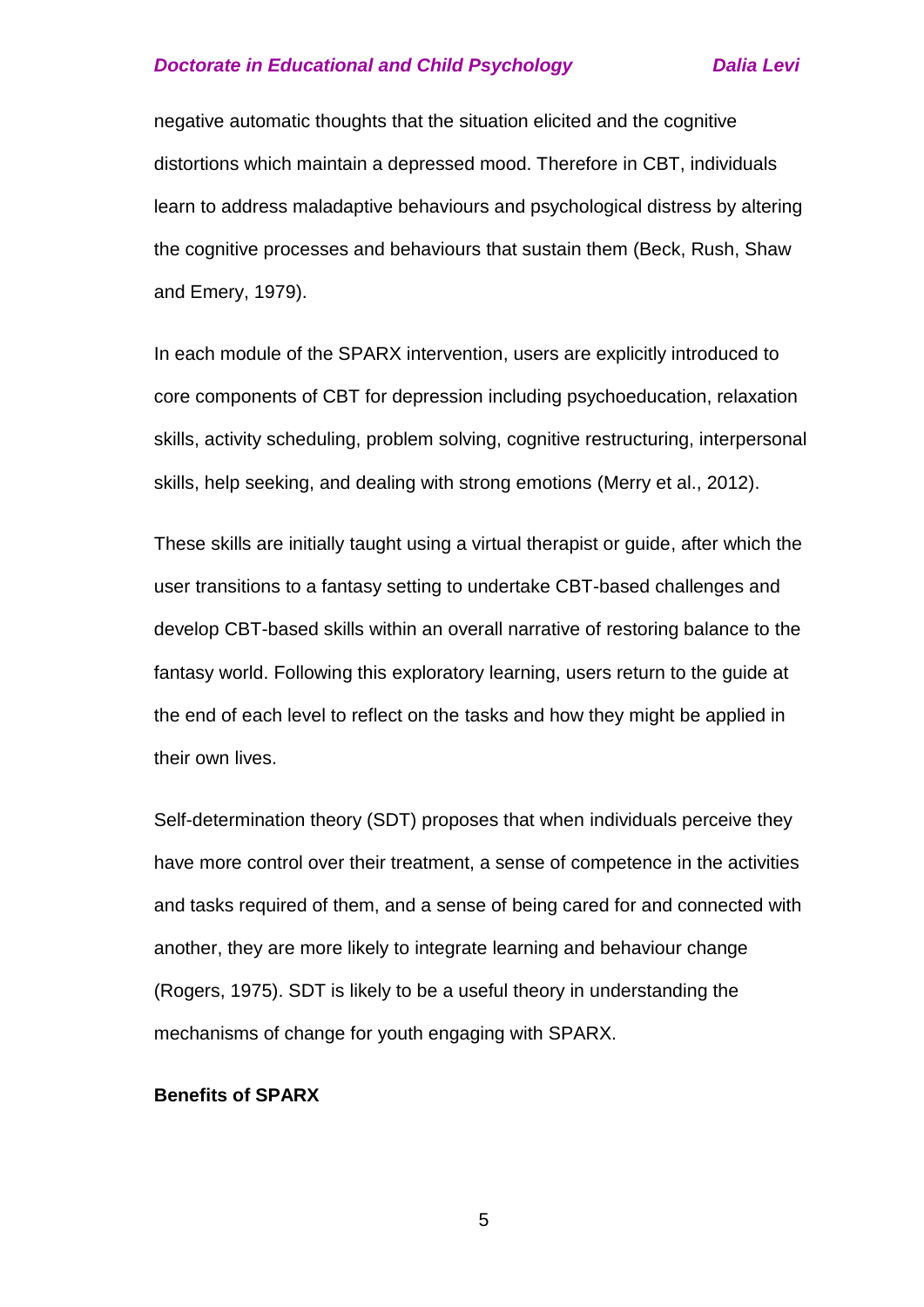The efficacy of SPARX as a clinical treatment for young people seeking help for low mood or depression has been demonstrated in a large randomised controlled non inferiority trial (RCT) (Merry et al., 2012), which reported pre- to post-intervention decreases in depressive symptoms for adolescents using SPARX, and equivalent outcomes between SPARX and face-to-face therapy (usual care).

Various qualitative studies of youth trialling or engaging with SPARX have reported high levels of satisfaction with the programme. Themes included valuing the choices and control SPARX offered, the accessibility of the game and how it protected their privacy. Increased engagement with the programme has been linked to the playful medium, the ability for users to customise their own character, having a perceived sense of benefit from the programme, and interacting with characters that instil the user with a sense of care and hope (Cheek et al., 2014; Fleming et al., 2016; Fleming et al., 2012; Lucassen et al., 2013; Shepherd et al., 2015).

#### **Rationale for Review & Relevance to Educational Psychology Practice**

Integrating a range of accessible user-driven options into general communitylevel settings is one of the strategies promoted in the World Health Organization Mental Health Action Plan. There is an emphasis on early intervention and autonomy, particularly for young people (WHO, 2020).

Computerised CBT (CCBT) has been shown to significantly reduce symptoms of anxiety and depression in youth (Calear & Christensen, 2010) and is promising due to low cost and appeal to adolescents used to modern technology (Poppelaars et al., 2016).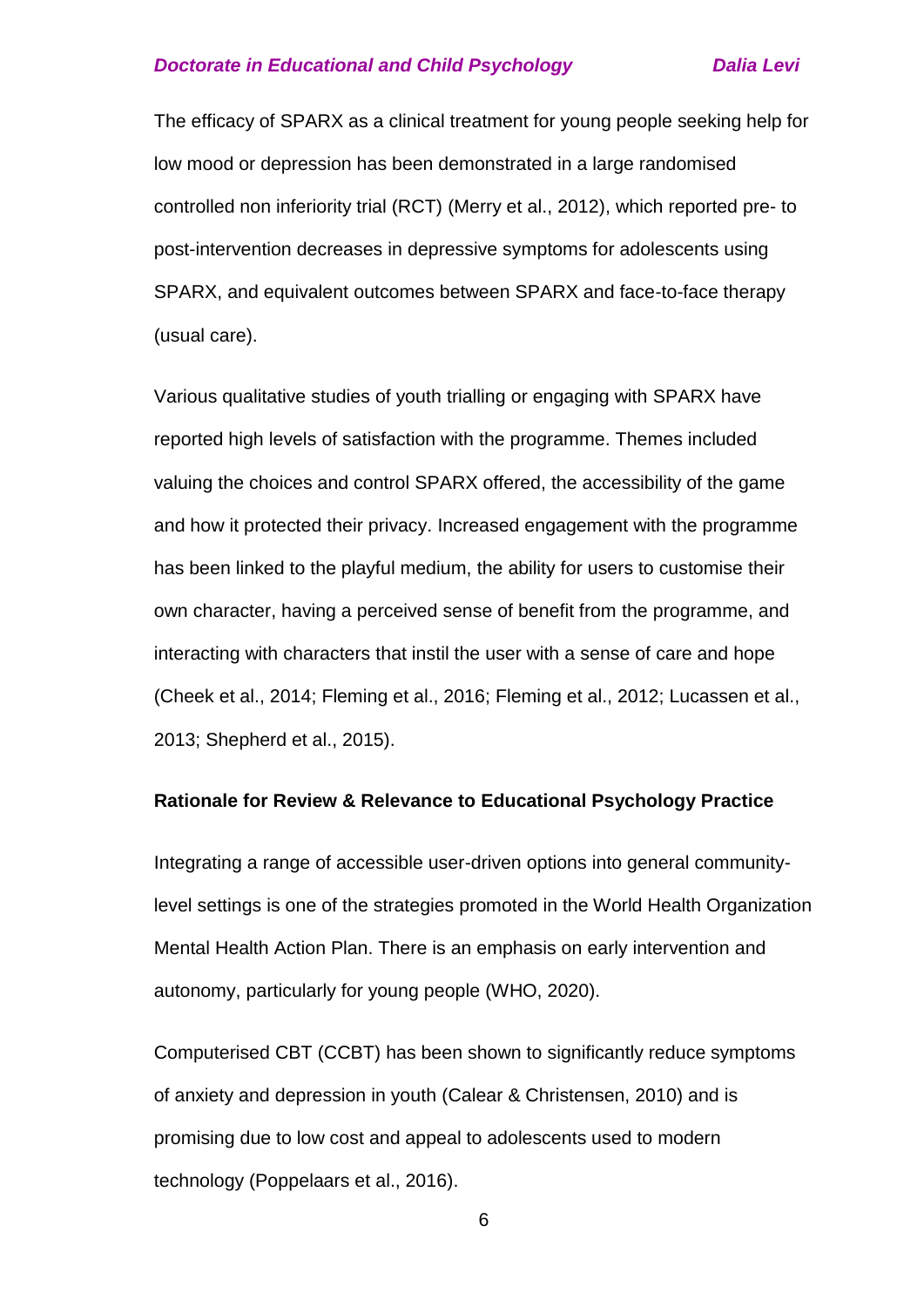There is no current systematic synthesis of the effectiveness of SPARX in educational settings. This review therefore seeks to understand whether SPARX holds promise as an effective intervention for reducing depressive symptoms for youth when delivered through the educational setting context, such as during class time and with minimal supervision.

SPARX may have educational significance given the flexibility of its implementation and ability to extend the reach of standardised CBT to more young people, including those in the community whose access to support is limited by barriers inherent to depression itself, such as reduced motivation and help-seeking behaviour.

Digitalised SEMH interventions are particularly relevant for EP practice at the current time in which face-to-face practice is limited due to health and safety restrictions during COVID-19. The socio-emotional and mental health needs of young people continue to rise well beyond the capacity of current service provision, and questions remain as to how this can be addressed within education in the context of the pandemic and beyond (DfE, 2020; The Children's Society, 2020).

#### **Review question**

The primary aim of the current review is to address the question:

*How effective is SPARX in reducing depressive symptoms for youth within educational settings?*

#### **Critical Review of the Evidence Base**

#### **Literature search**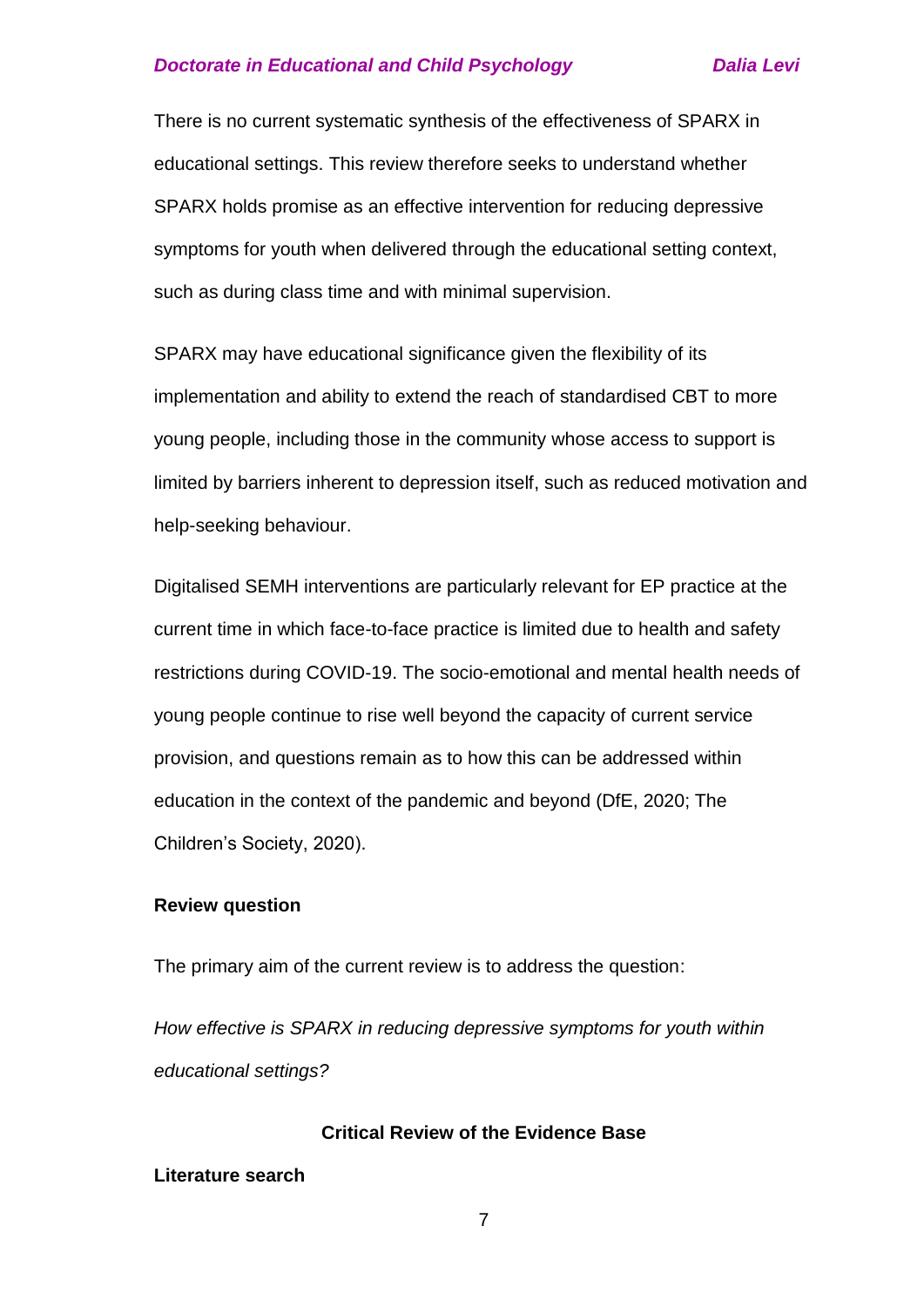A literature search was conducted on the 14<sup>th</sup> of January 2021 via PsycInfo (psychology database), ERIC (Proquest) (educational database) and Web of Science (interdisciplinary database), using the search terms listed in Table 2 to identify potentially relevant studies. Medline was also searched given the topic focus of depression and its relevance to medical literature, however only duplicates were found.

### **Table 2**

*Search Terms*

| Databases searched     | <b>Search Terms</b> |
|------------------------|---------------------|
| <b>PsychINFO</b>       | SPARX*              |
| <b>ERIC (Proquest)</b> | OR.                 |
| Web of Science         | 'Rainbow SPARX'     |

The resulting 64 studies were initially screened by title and abstract. If further clarification was needed the full text was reviewed. The criteria used to screen the studies are presented in Table 3, which details the inclusion and exclusion criteria used for this review.

#### **Table 3**

*Inclusion and Exclusion Criteria*

|              | <b>Inclusion</b><br>criteria                            | <b>Exclusion</b><br>criteria                           | <b>Rationale</b>                                                                                                                                                      |
|--------------|---------------------------------------------------------|--------------------------------------------------------|-----------------------------------------------------------------------------------------------------------------------------------------------------------------------|
| Participants | Participants<br>are aged<br>between 10-<br>24 years old | Participants<br>younger than<br>10 or older<br>than 24 | <b>SPARX</b> was developed<br>for adolescents and<br>youth. 'Adolescence' is<br>broadly defined as<br>beginning and ending<br>with pubertal<br>transitions (Blakemore |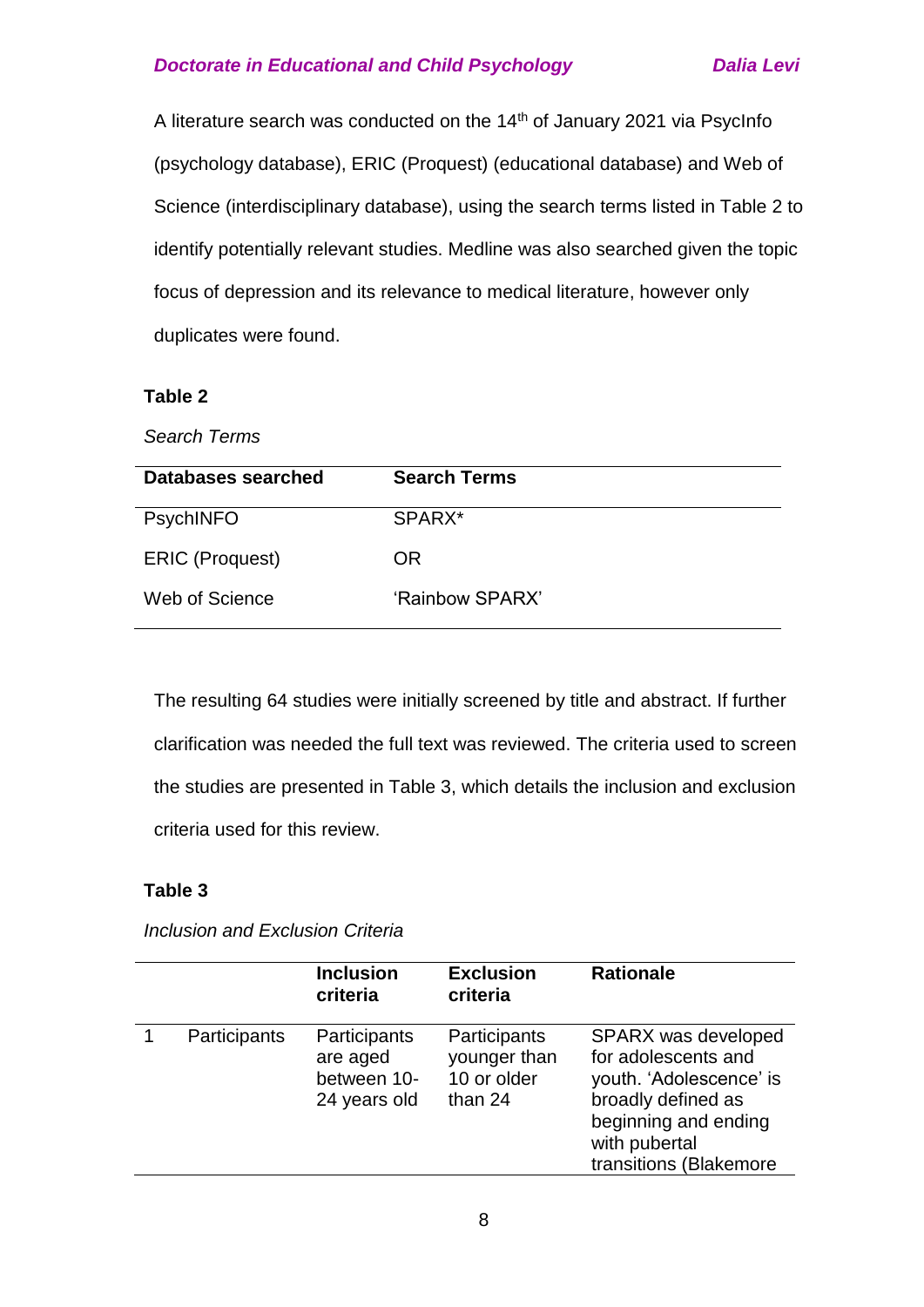|   |                                       |                                                                                                    |                                                                                                      | et al., 2010). 'Youth' is<br>broadly defined as the<br>15-24 year age group<br>(WHO, 2021)                                                                                  |
|---|---------------------------------------|----------------------------------------------------------------------------------------------------|------------------------------------------------------------------------------------------------------|-----------------------------------------------------------------------------------------------------------------------------------------------------------------------------|
| 2 | Setting                               | <b>SPARX</b> must<br>be delivered<br>in an<br>educational<br>setting                               | <b>SPARX</b> not<br>delivered in an<br>educational<br>setting                                        | SPARX has not been<br>reviewed in educational<br>settings before                                                                                                            |
| 3 | Type of<br>Intervention               | Study must<br>have<br>delivered a<br>variant of<br><b>SPARX</b><br>intervention                    | Study did not<br>deliver a<br>variant of<br><b>SPARX</b><br>intervention                             | To allow the reviewer<br>to critically evaluate the<br>effectiveness of<br><b>SPARX</b>                                                                                     |
| 4 | Outcomes                              | One of the<br>primary<br>outcome<br>measures are<br>depressive<br>symptoms                         | None of the<br>primary<br>outcome<br>measure are<br>depressive<br>symptoms                           | To review the<br>effectiveness of<br><b>SPARX</b> on depressive<br>symptoms                                                                                                 |
| 5 | Research<br>design and<br>methodology | Empirical<br>data derived<br>from<br>quantitative<br>studies with<br>pre- and<br>post-<br>measures | Empirical data<br>derived from<br>qualitative<br>studies or<br>those missing<br>quantitative<br>data | Empirical data is<br>sought for effect size<br>calculation. An<br>experimental design<br>with pre- and post-<br>measures is required to<br>determine intervention<br>impact |
| 6 | Type of<br>publication                | <b>Studies</b><br>published in<br>an accessible<br>peer-<br>reviewed<br>journal                    | Studies not<br>published in an<br>accessible<br>peer-reviewed<br>journal                             | Accessibility and peer-<br>review is considered a<br>minimum threshold of<br>study quality and<br>inclusion for this review                                                 |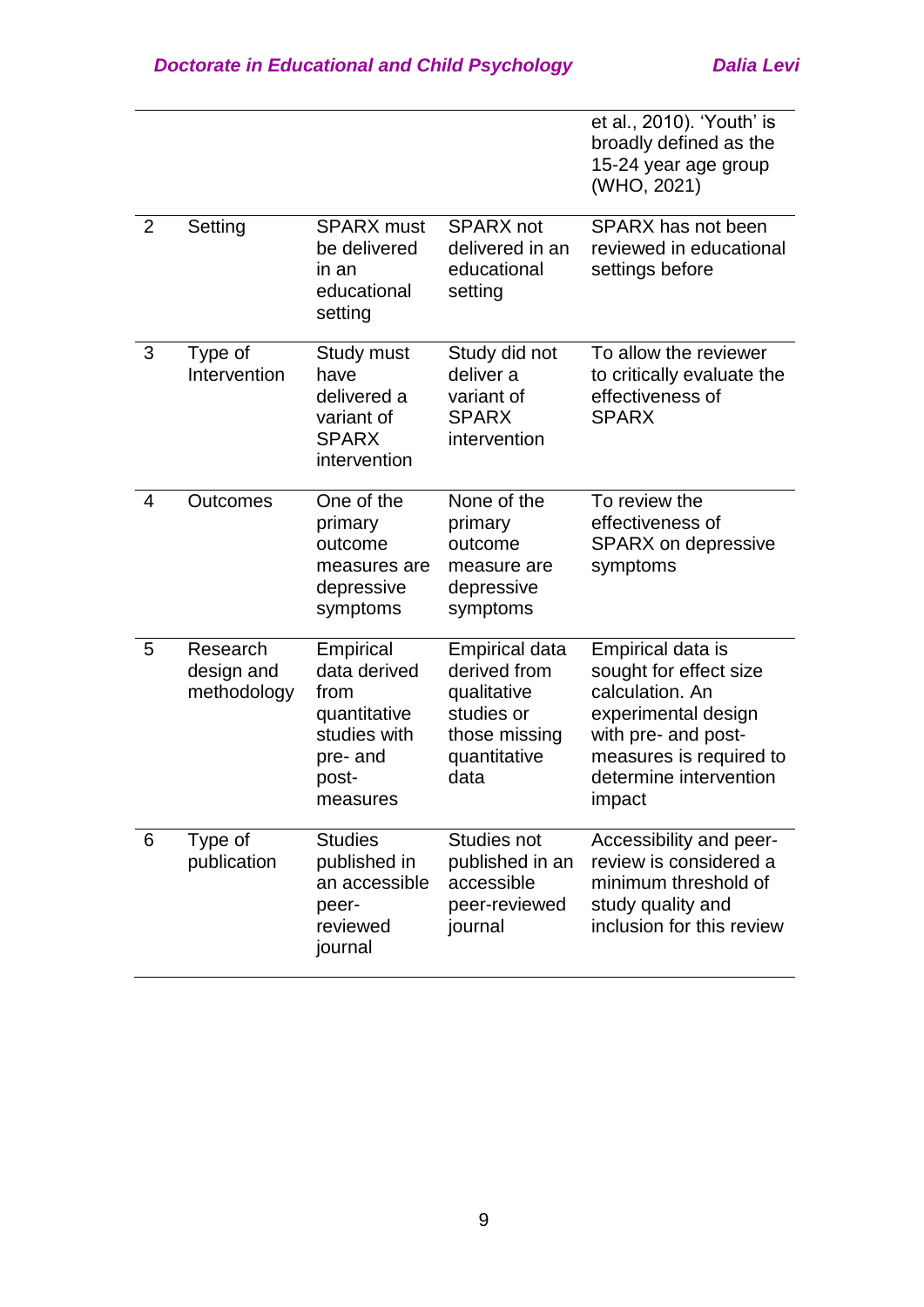# **Figure 1**

*Study Selection Flow Chart*

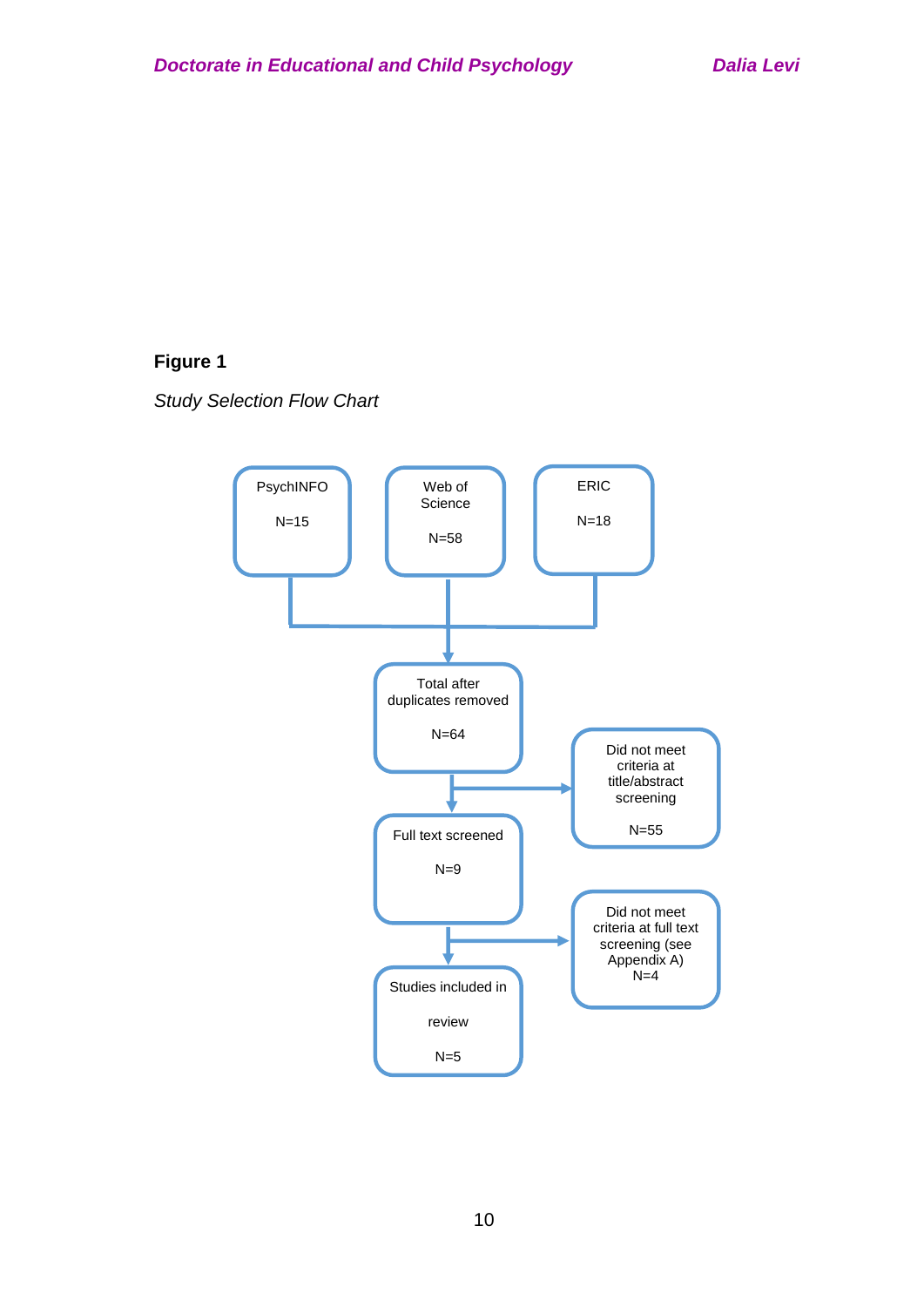# **Table 4**

*Studies included in the review*

# **Studies**

- Fleming, T., Dixon, R., Frampton, C., & Merry, S. (2012). A Pragmatic Randomized Controlled Trial of Computerized CBT (SPARX) for Symptoms of Depression among Adolescents Excluded from Mainstream Education. *Behavioural and Cognitive Psychotherapy*, *40*(5), 529–541.
- Kuosmanen, T., Fleming, T. M., Newell, J., & Barry, M. M. (2017). A pilot evaluation of the SPARX-R gaming intervention for preventing depression and improving wellbeing among adolescents in alternative education. *Internet Interventions*, *8*, 40–47.
- Lucassen, M. F. G., Merry, S. N., Hatcher, S., & Frampton, C. M. A. (2015). Rainbow SPARX: A novel approach to addressing depression in sexual minority youth. *Cognitive and Behavioral Practice*, *22*(2), 203–216.
- Perry, Y., Werner-Seidler, A., Calear, A., Mackinnon, A., King, C., Clin, M., Scott, J., Merry, S., Fleming, T., Stasiak, K., Christensen, H., & Batterham, P. J. (2017). Preventing Depression in Final Year Secondary Students: School-Based Randomized Controlled Trial. *Journal of Medical Internet Research*, *19*(11).
- Poppelaars, M., Tak, Y. R., Lichtwarck-Aschoff, A., Engels, R. C., Lobel, A., Merry, S. N., Lucassen, M. F., & Granic, I. (2016). A randomized controlled trial comparing two cognitive-behavioural programs for adolescent girls with subclinical depression: A school-based program (Op Volle Kracht) and a computerized program (SPARX). *Behaviour Research and Therapy*, *80*, 33.

# **Weight of Evidence (WoE)**

The selected studies were evaluated according to Gough's Weight of Evidence

(WoE) framework (Harden & Gough, 2012). Each study was judged on

methodological quality (WoE A), methodological relevance (WoE B), and topic

relevance (WoE C). The scores for each of the three categories were summed

and divided by three to give an overall Weight of Evidence rating for the study

(WoE D).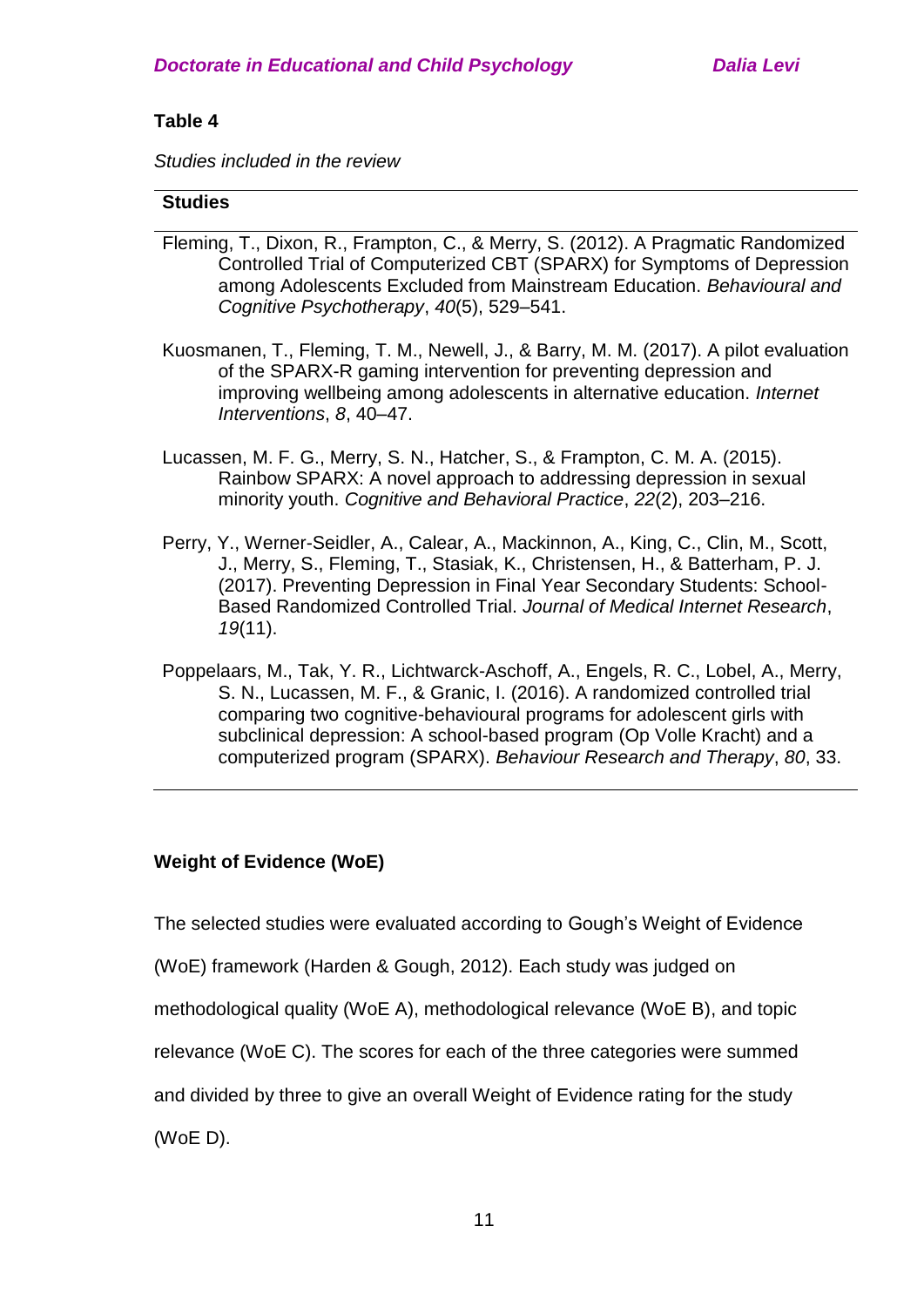Table 5 summarises the WoE scores given to each study in this review. An adapted version of Kratochwill et al.'s (2003) protocol was used to assess WoE A for group designs. The sections omitted or modified and the accompanying rationale are detailed in Appendix B. Full details of the weight of evidence ratings and coding protocols are contained within the appendices.

#### **Table 5**

*Overview of WoE ratings*

| <b>Study</b>  | WoE A<br>Methodological<br><b>Quality</b> | WoE B<br>Methodological<br><b>Relevance</b> | WoE C<br><b>Topic</b><br><b>Relevance</b> | WoE D<br><b>Overall</b><br>Weight of<br><b>Evidence</b><br>(Mean of A,B<br>$\& C)$ |
|---------------|-------------------------------------------|---------------------------------------------|-------------------------------------------|------------------------------------------------------------------------------------|
| Fleming et    | Medium                                    | High                                        | Medium                                    | Medium                                                                             |
| al., 2012     | 2.25                                      | 2.5                                         | $\mathcal{D}_{\mathcal{L}}$               | 2.25                                                                               |
| Kuosmanen     | Medium                                    | High                                        | Medium                                    | Medium                                                                             |
| et al., 2017  | 1.75                                      | 2.5                                         | 2                                         | 2.08                                                                               |
| Lucassen et   | Medium                                    | Medium                                      | High                                      | Medium                                                                             |
| al., 2015     | 1.67                                      | 1.5                                         | 2.5                                       | 1.89                                                                               |
| Perry et al., | High                                      | High                                        | High                                      | High                                                                               |
| 2017          | 3                                         | 2.5                                         | 2.5                                       | 2.67                                                                               |
| Poppelaars    | High                                      | High                                        | High                                      | High                                                                               |
| et al., 2016  | 3                                         | 3                                           | 3                                         | 3                                                                                  |

#### **Mapping the Field**

Key information pertaining the five included studies' characteristics, participants, intervention and measures are provided in Table 6.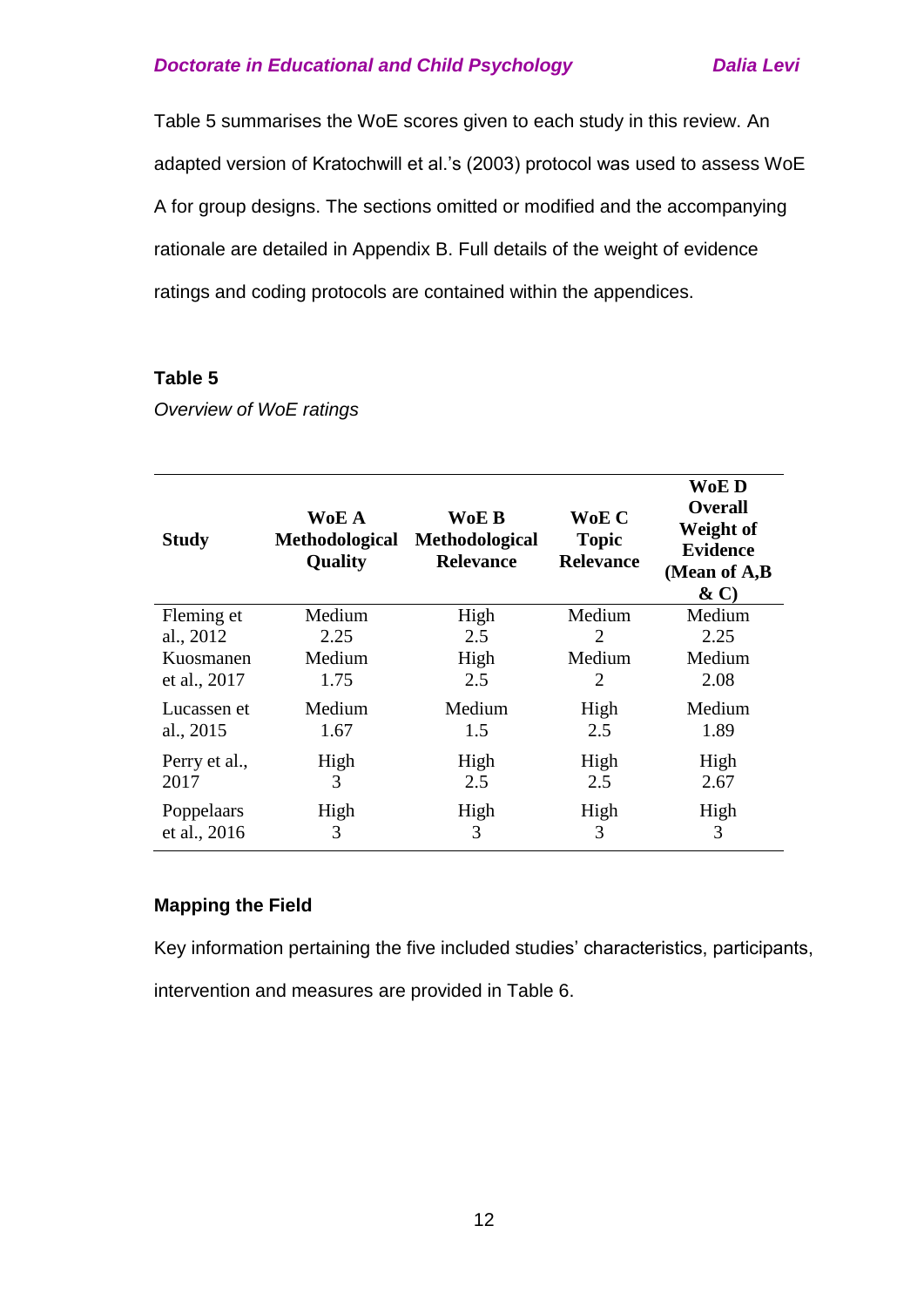# **Table 6** *Mapping the Field*

| <b>Study</b>               | <b>Study type</b>                                                                     | Location                 | Age of<br>participants<br>(years) | <b>Participant characteristics</b>                                                                                                                                                                                 | Intervention                | <b>Context of intervention</b>                                                                                                                                                                                 | Outcome variables measured                                                                                                                                                                                                                                                                                                                                                                                            |
|----------------------------|---------------------------------------------------------------------------------------|--------------------------|-----------------------------------|--------------------------------------------------------------------------------------------------------------------------------------------------------------------------------------------------------------------|-----------------------------|----------------------------------------------------------------------------------------------------------------------------------------------------------------------------------------------------------------|-----------------------------------------------------------------------------------------------------------------------------------------------------------------------------------------------------------------------------------------------------------------------------------------------------------------------------------------------------------------------------------------------------------------------|
| Fleming et al.,<br>2012    | <b>Pragmatic RCT</b><br>(Wait list control)<br>with 5 week post-<br>intervention f/up | New Zealand              | $13 - 16$                         | Male 56%<br>38% Pacific, 34% Maori, 25%<br>New Zealand European, 1 'other'<br>Students who had been excluded<br>from mainstream schooling<br>Majority of students with elevated<br>depressive symptoms at baseline | <b>SPARX</b><br>(universal) | Alternative education sites<br>Delivered with a minimum threshold<br>of monitoring during scheduled<br>class time; one module per week.                                                                        | Child Depression Rating Scale Revised<br>(Poznanski & Mokros, 1996), Reynolds<br>Adolescent Depression Scale (Reynolds,<br>2002)                                                                                                                                                                                                                                                                                      |
| Kuosmanen et<br>al., 2017  | <b>Pilot Cluster RCT</b><br>(No intervention<br>control)                              | Ireland                  | $15 - 20$                         | Male 48.9%<br>Early school leavers attending an<br>alternative education programme<br>for second level qualifications and<br>vocational training                                                                   | SPARX-R<br>(universal)      | Alternative education sites<br>Delivered with a minimum threshold<br>of monitoring during scheduled<br>class time; one module per week.                                                                        | Short Moods and Feelings Questionnaire<br>(Angold et al., 1995), Generalized Anxiety<br>Disorder Rating Scale (Spitzer et al.,<br>2006), Warwick-Edinburgh Mental<br>Wellbeing Scale (Tennant et al., 2007),<br>Coping Strategy Indicator (Ellis, 2004),<br><b>Emotional Regulation Questionnaire</b><br>(Gross & John, 2003)                                                                                         |
| Lucassen et al.,<br>2015   | <b>Pilot Feasibility</b><br>Trial<br>(uncontrolled)<br>with 3 m f/up                  | Auckland,<br>New Zealand | 13-19                             | Male 52.4%<br>71.4% New Zealand European,<br>14.3% Asian, 9.5% Maori, 4.8%<br>Pacific<br>Sexual minority youth<br>Elevated depressive symptoms                                                                     | Rainbow SPARX<br>(targeted) | Educational and community settings<br>(including home, a youth-led<br>organisation for sexual minority<br>youth and high schools)<br>Delivered flexibly without monitoring<br>in time/place of their choosing. | Child Depression Rating Scale Revised<br>(Poznanski & Mokros, 1996), Reynolds<br>Adolescent Depression Scale (Reynolds,<br>2002), The Mood and Feelings<br>Questionnaire (Kent et al., 1997), Pediatric<br>Quality of Life Enjoyment and Satisfaction<br>Questionnaire (Endicott et al., 2006),<br>Spence Children's Anxiety Scale (Spence,<br>1998), Kazdin Hopelessness Scale for<br>Children (Kazdin et al., 1983) |
| Perry et al.,<br>2017      | <b>Cluster RCT</b><br>(Attention control)<br>with 6 & 18 m f/up                       | Sydney,<br>Australia     | $16 - 17$                         | Male 48.3%<br>Not Australian-born 80.6%, Home<br>language not English 54.5%<br>Final year secondary students                                                                                                       | SPARX-R<br>(universal)      | Selective (98.3%) and non-selective<br>(1.7%) government secondary<br>schools prior to final exams.<br>Delivered with minimum threshold of<br>monitoring during scheduled class<br>time                        | The Major Depression Inventory (Bech et<br>al., 2001), Spence Children's Anxiety<br>Scale (Spence, 1998), Youth Risk<br>behaviour Survey (Brener et al., 1999),<br>Depression Stigma Scale (Griffiths et al.,<br>2008)                                                                                                                                                                                                |
| Poppelaars et<br>al., 2016 | <b>RCT</b><br>(Active Monitoring<br>control) with 3,6 &<br>$12 \text{ m}$ f/up        | Netherlands              | $11 - 16$                         | Female 100%<br>Netherlands-born 94.7%<br>Elevated depressive symptoms at<br>baseline                                                                                                                               | <b>SPARX</b><br>(targeted)  | Secondary schools.<br>Delivered flexibly without<br>supervision in time/place of their<br>choosing. Students provided with<br>CDROM and could play game at<br>home; asked to complete one level<br>per week.   | Reynolds Adolescent Depression Scale<br>(Reynolds, 2002), Children's Depression<br>Inventory (Craighead et al., 1998)                                                                                                                                                                                                                                                                                                 |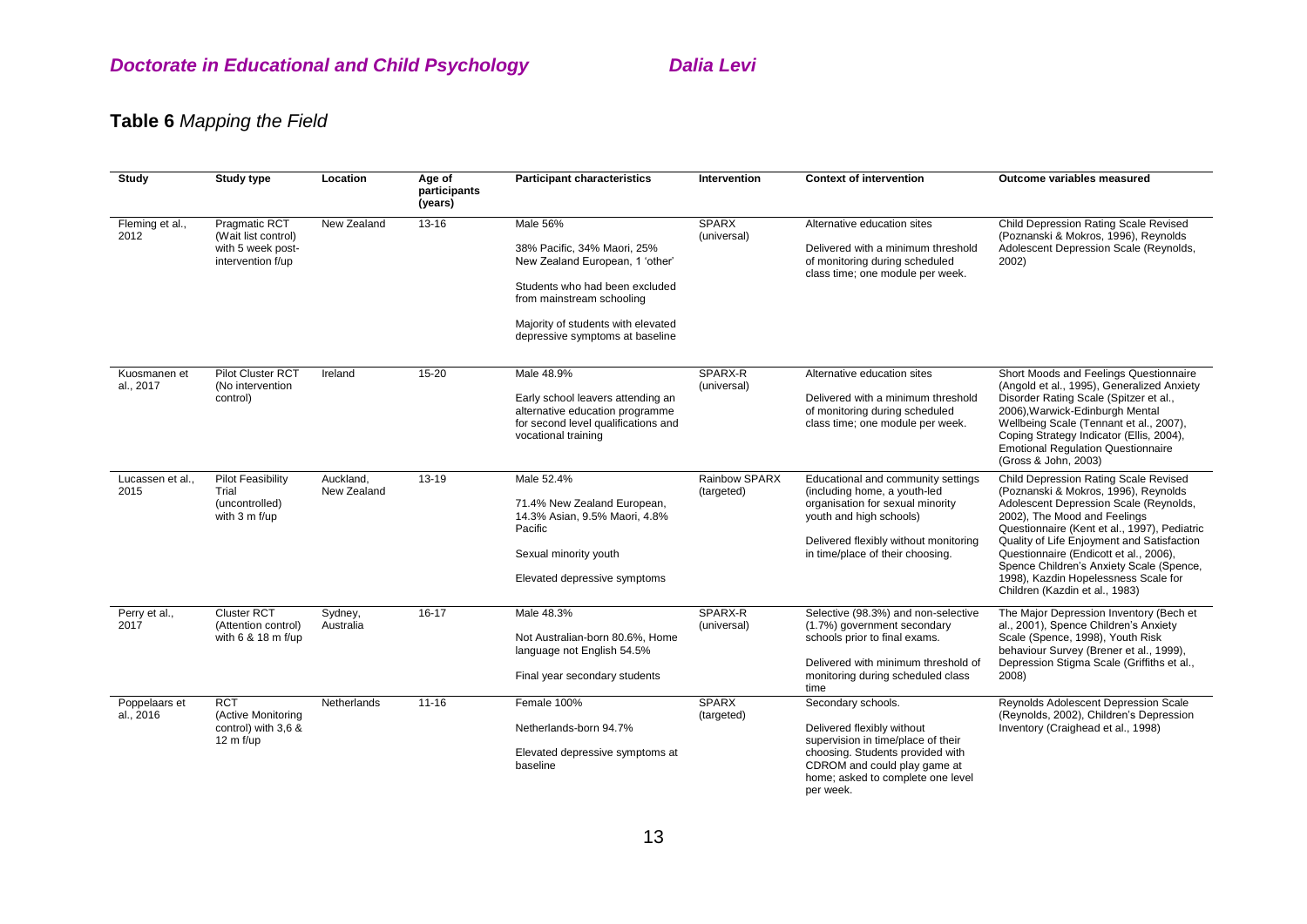#### **Participants**

A total of 841 young people from Ireland, The Netherlands, Australia and New Zealand and were included in the current review, ages ranging from 11 to 20 years old (see Table 6).

Participants were recruited from a variety of educational settings including mainstream secondary schools (selective and non-selective) and alternative education schools/programmes related to exclusion (for students at-risk of exclusion, currently excluded, transitioning out of exclusion and who have left school early). In addition to educational settings, one sample of participants (Lucassen et al., 2015) were also recruited by a sexual minority youth-led organization.

All studies reported the gender ratio of students in their sample, which was relatively equal, with one female-only study sample (Poppelaars et al., 2016). All participants in one study were reported as identifying as sexual minority youth (adolescents attracted to same sex, both sex, or who are questioning their sexuality) (Lucassen et al., 2015).

However, further reporting of demographic information was limited or inconsistent across all studies. Of the reported information, high cultural diversity was indicated in two studies according to ethnicity and/or home languages spoken (Perry et al., 2017; Fleming et al., 2012), whereas low cultural diversity was indicated in two studies according to nationality and/or ethnicity (Poppelaars et al., 2016; Lucassen et al., 2015). High social or economic disadvantage was indicated by two studies according to known risk-factors associated with exclusion (Kuosmanen et al., 2017; Fleming et al., 2012).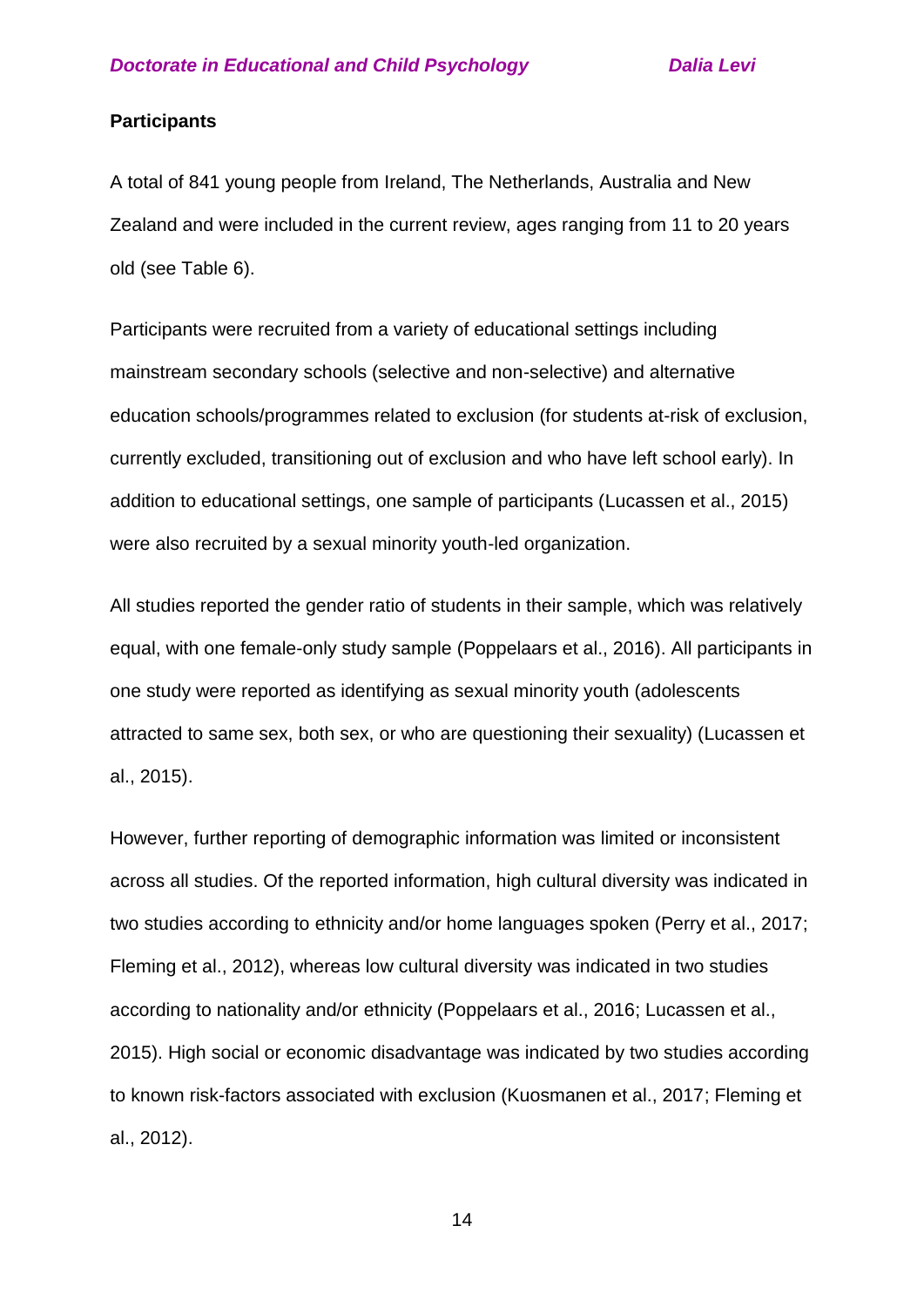Baseline depressive symptoms were elevated for all students in studies in which SPARX was used as a targeted intervention (Poppelaars et al., 2016; Lucassen et al., 2015) and the majority of students in one study in which SPARX was used as a universal intervention (Fleming et al., 2012). Depressive symptoms were also reported as 'at-risk' level in one further study in which SPARX was used as a universal intervention (Kuosmanen et al., 2017). Only one study reported baseline depressive symptoms that were below threshold for 'mild depression' (Perry et al., 2017) in which SPARX was delivered universally prior to final secondary exams.

#### **Study Design**

Four studies included in the current review were RCTs. Definitive RCTs were most favoured in WoE B due to the more robust causality inferences they contribute when determining effectiveness of SPARX. This resulted in the highest WoE ratings for both definitive RCTs (Perry et al., 2017; Poppelaars et al., 2016), followed by the two pilot or feasibility RCTs (Kuosmanen et al., 2017; Fleming et al., 2012). Finally, the non-randomised pre-post uncontrolled trial (Lucassen et al., 2015), received lowest WoE B rating due to limitations associated with uncontrolled trials (i.e., a lack of evidence of causality).

However, this review also aimed to determine the effectiveness of SPARX across diverse student populations and educational settings. Therefore, overall WoE B rating of the studies also considered generalisability of study findings, with multi-site studies and wide geographic coverage being most favoured. Poppelaars et al. (2016) received the highest overall WoE B rating due to it being a definitive RCT that was conducted across multiple schools spanning an entire country (Netherlands),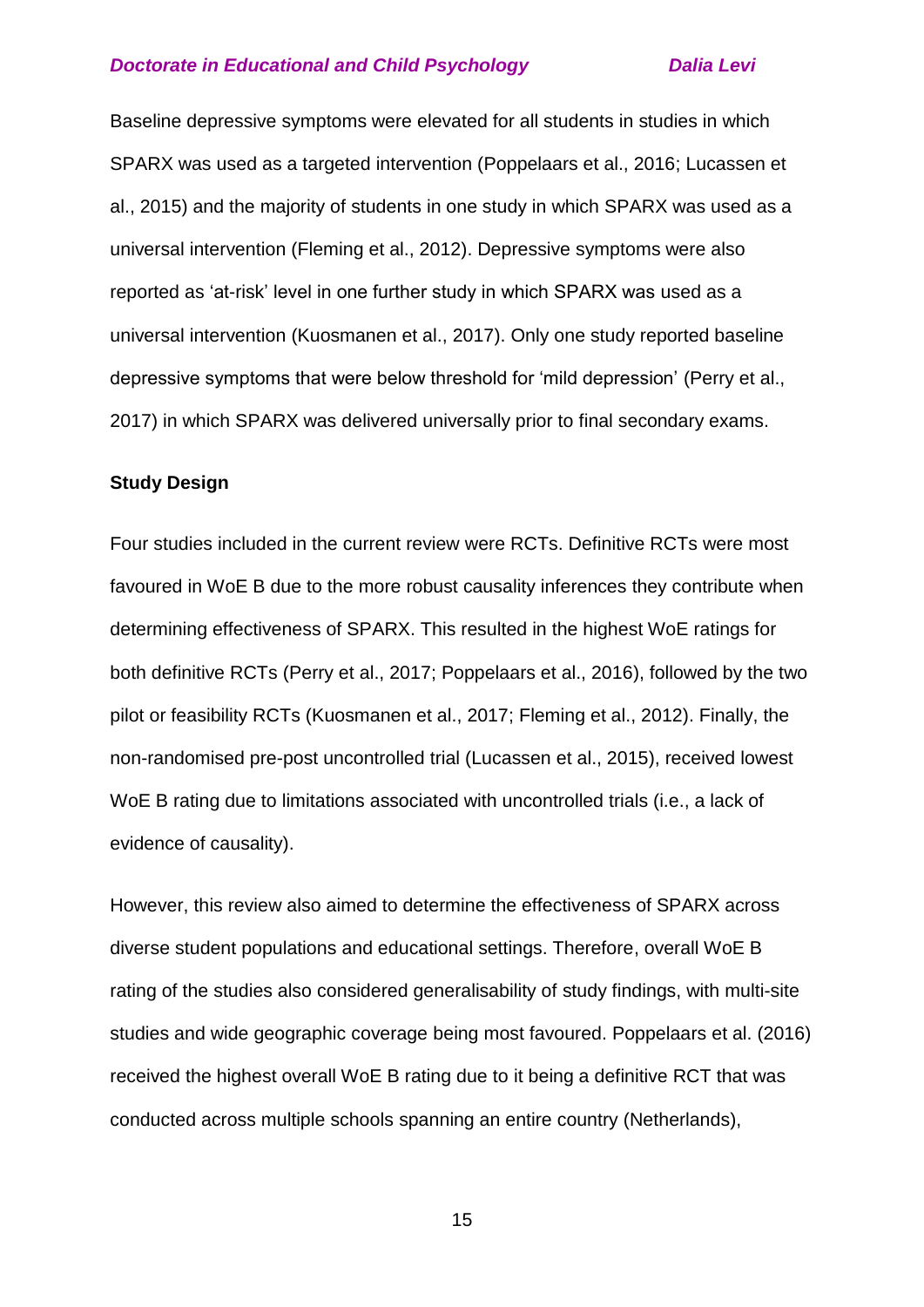whereas Perry et al.'s (2017) definitive RCT was conducted in multiple schools but within a single city (Sydney).

Both of the pilot/feasibility RCTs scored favourably when generalisability was considered due to their multi-site, wide geographic coverage (across Ireland and New Zealand, respectively), while the non-randomised uncontrolled trial was conducted within a single city (Aukland),and therefore scored lowest on WoE B (with an overall weighted score bordering on the low range).

#### **Methodological Quality**

With respect to WoE A, the two definitive RCTs received the highest ratings across four dimensions (1) reliability of measures (≥.85 Cronbach's alpha), (2) comparison groups (including active attention and monitoring control groups; group equivalence by random assignment; Intention-to-treat (ITT) analyses (3) sufficient power (power calculated; sufficiently large N) and (4) follow-up assessments (multiple time points ranging from 3 to 18 months post intervention inviting all original participants).

In contrast, comparison groups lacked quality in both pilot/feasibility RCTs, as neither employed active control groups (no intervention and wait-list control) limiting inferences of mechanism of change. Lack of ITT analyses where attrition rates were high also limited inferences which was reflected in lower WoE A ratings. Methodological quality was further reduced due to lack of follow-up measurement in Kuosmanen et al. (2017), which is arguably crucial for a study evaluating SPARX as a prevention programme. Fleming et al. (2012) included a 5-week post-intervention follow-up, and therefore received higher WoE A rating than Kuosmanen et al. (2017) overall.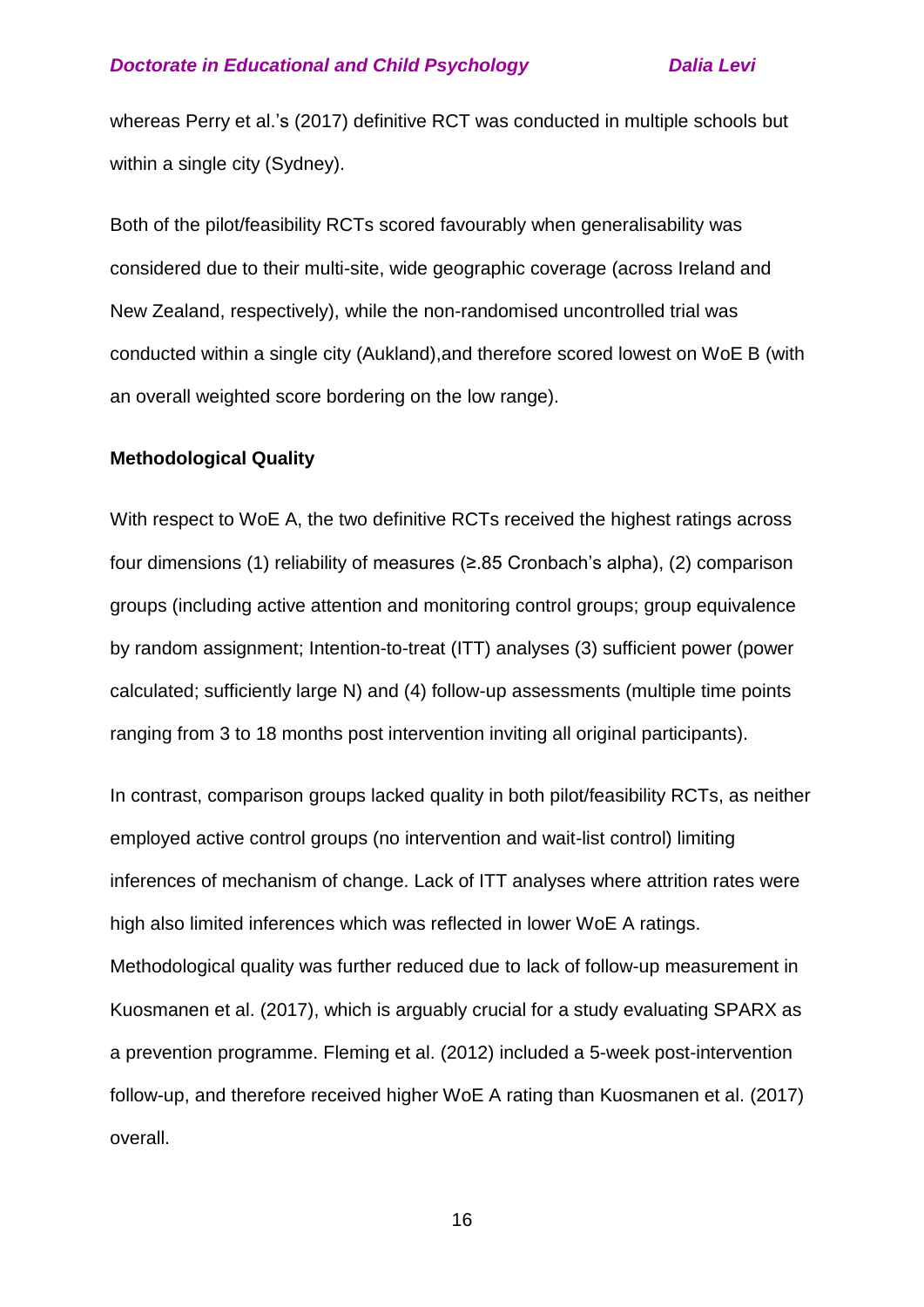Finally, there was no evidence of sufficient power in the non-randomised pre-post uncontrolled trial (Lucassen et al., 2015), increasing the likelihood of false-positive inferences. Coupled with follow-up measurement that were limited to one time point (3 months post-intervention), this study achieved lowest methodological quality (WoE A) of the five studies.

#### **Topic relevance**

#### *Primary Outcome Measures of Depression*

This review favours studies which measure depressive symptoms as a primary outcome through valid, reliable and widely used measures, given that SPARX was specifically developed to target depressive symptoms.

Whilst all primary outcomes were reliable measures of depressive symptoms, receiving high WoE A ratings, several were not validated or widely used measures of depression for the specific population of participants in the sample. This is a limitation for studies that seek to address whether SPARX is effective across all educational settings.

Measures of depressive symptoms in two studies (Kuosmanen et al., 2017 & Fleming et al., 2012) were used with youth aged up to 20 years old and those excluded from mainstream school at higher risk of SEN despite not being validated for youth aged 17 years or older (Short Moods and Feelings Questionnaire) or those with additional literacy needs (Child Depression Rating Scale Revised measure).

A further study (Lucassen et al., 2015) used a depression measure (Child Depression Rating Scale Revised) for youth up to 19 years when it had only been validated for youth 12-17 years. WoE C ratings for these studies were therefore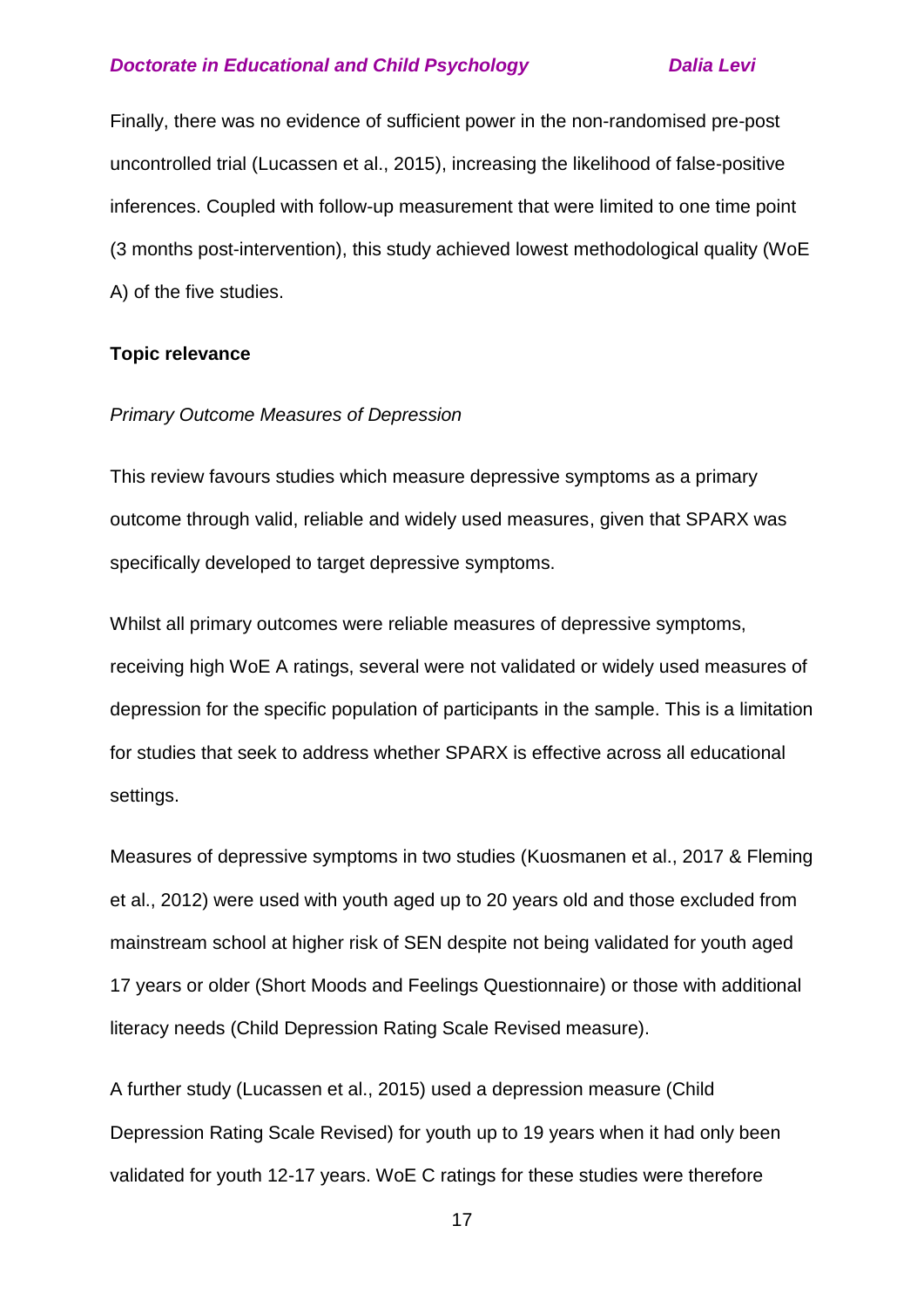reduced to reflect that depressive symptoms were not captured using measures that were fully validated for the specific study samples.

#### *Intervention Delivery*

This review aims to evaluate the effectiveness (as opposed to mere efficacy) of SPARX, and therefore favours studies in which SPARX was delivered with greater flexibility, i.e., limited or no monitoring/supervision during intervention completion, and in naturalistic contexts that resemble the educational settings that SPARX is likely to be implemented. WoE C for this quality dimension was therefore highest for Poppelaars et al. (2016) and Lucassen et al., (2015) because SPARX was delivered most flexibly without any supervision or monitoring of engagement, and choice of time/place in completing the game was based on student preference. However, all five studies received medium-high ratings on this dimension because SPARX was not implemented with highly structured and controlled oversight in any studies. Instead, at most SPARX was delivered with minimal supervision/monitoring during scheduled class time, completing one 20-30 minute module per week. Overall WoE C across both topic relevance quality dimensions was therefore highest for Poppelaars et al. (2016) who employed both appropriate measures for their sample and delivered SPARX flexibly.

Given that SPARX is a computerised CBT game, implementation fidelity was assumed to be consistent across all five studies included in this review and did not factor into WoE ratings. In terms of content, each variant of SPARX included within the review (SPARX, SPARX-R and Rainbow-SPARX) was implemented according to the intended programme of intervention (universal or targeted), where SPARX and Rainbow SPARX was used as a targeted intervention and SPARX-R was used as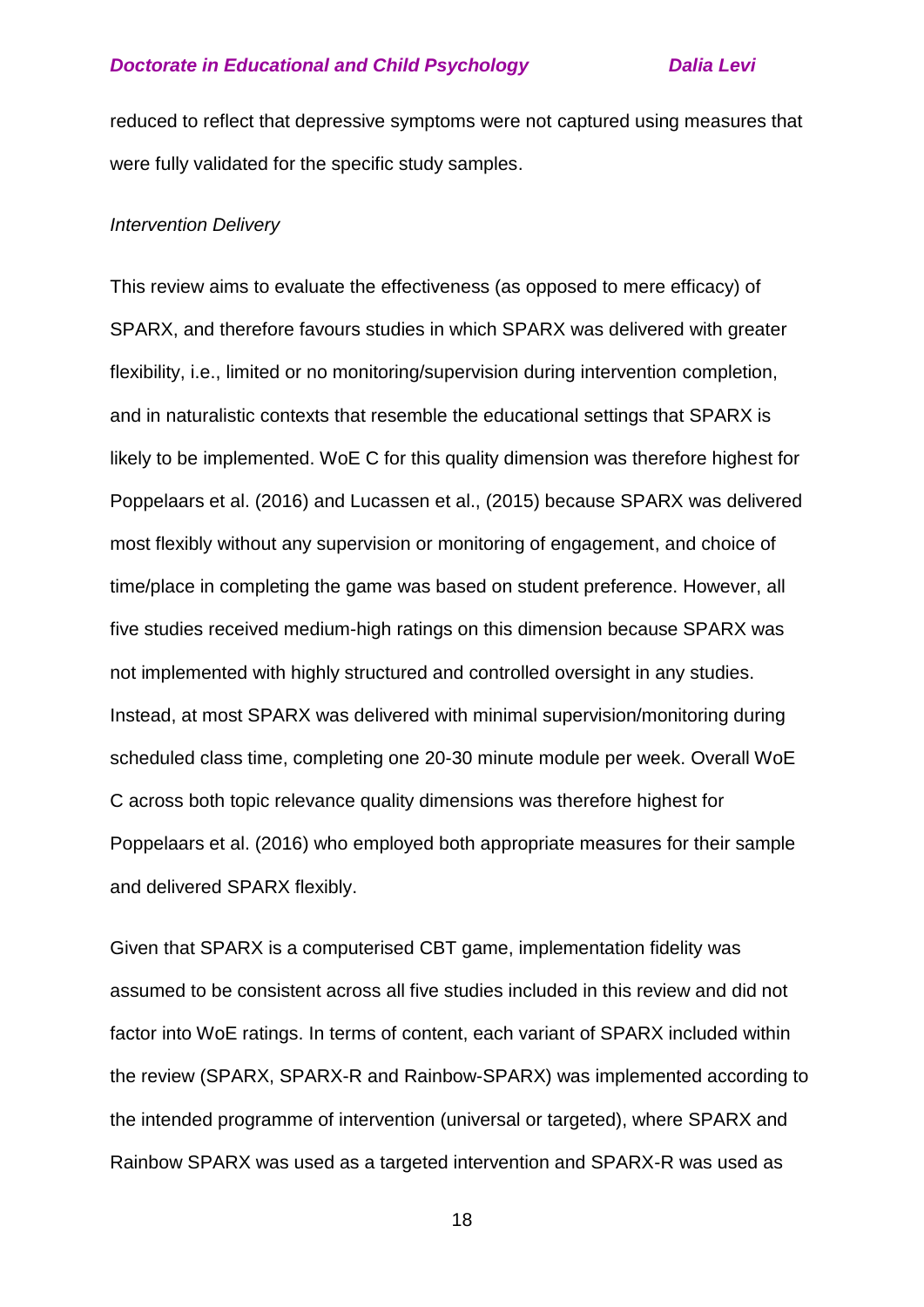universal intervention. For the purpose of this review, all variants and modes of delivery of SPARX were deemed of equal weighting and therefore did not factor into WoE quality ratings.

**Findings**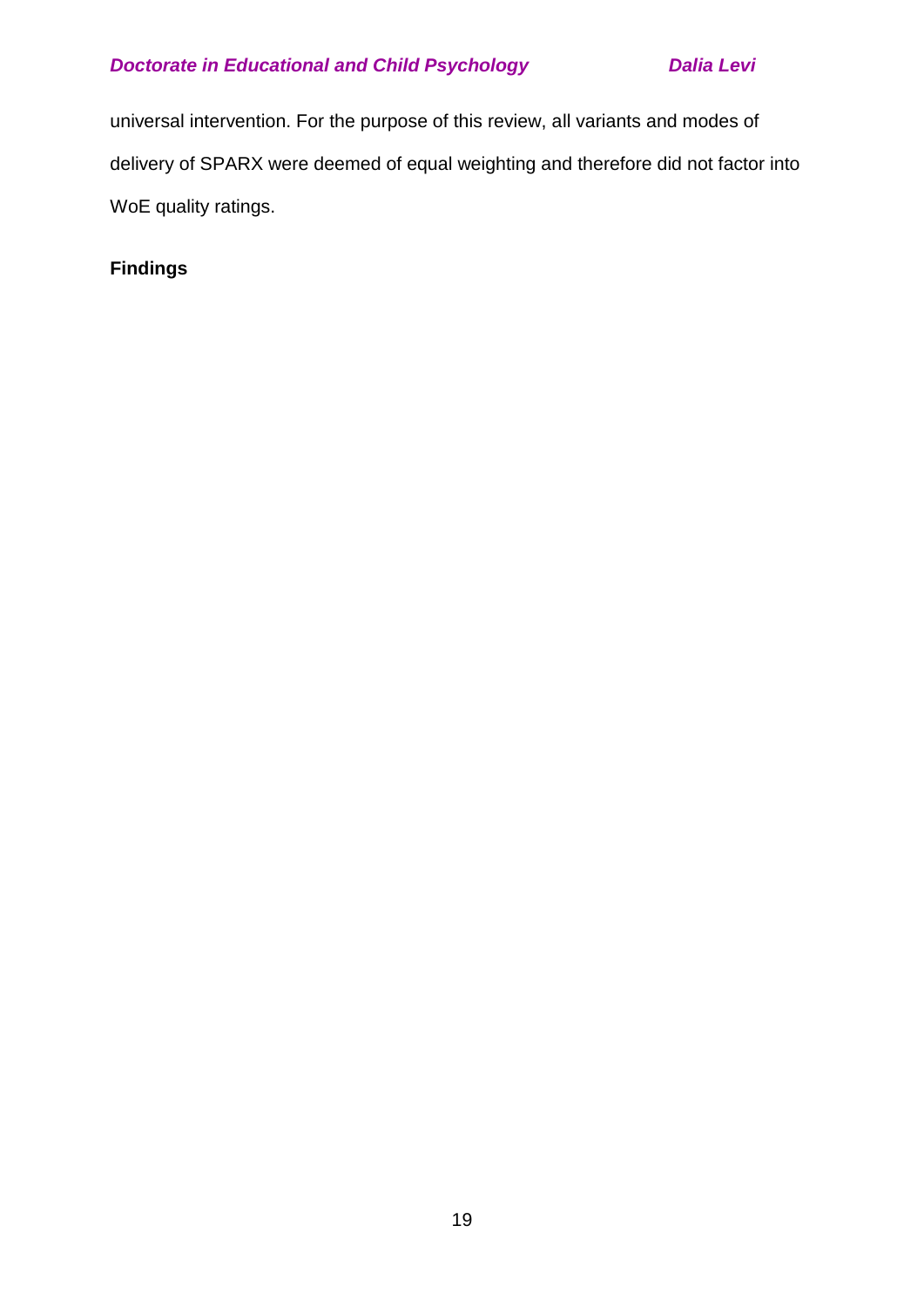**Table 7** *Study Findings*

| <b>Study</b>               | <b>Sample</b><br>size | <b>Outcome measure</b>                                  | <b>Post intervention &amp;</b><br>follow-up effect size<br>(Cohen's d)  | 95% CI                                                                       | <b>WoED</b>             |
|----------------------------|-----------------------|---------------------------------------------------------|-------------------------------------------------------------------------|------------------------------------------------------------------------------|-------------------------|
| Fleming et al.,<br>2012    | 32                    | <b>Child Depression Rating Scale</b><br>Revised (CDS-R) | post $d = 1.44$ large<br>5 wk $f/\psi$ – effect<br>maintained           | 0.62 to 2.27*                                                                | Medium<br>(2.25)        |
| Kuosmanen et al.,<br>2017  | 146                   | <b>Short Moods and Feelings</b><br>Questionnaire (SMFQ) | post $d=0.11$                                                           | -2.30 to 3.58                                                                | <b>Medium</b><br>(2.08) |
| Lucassen et al.,<br>2015   | 21                    | <b>Child Depression Rating Scale</b><br>Revised (CDS-R) | post $d=1.01$ large<br>$3m f/\psi$ – effect<br>maintained               | 0.37 to 1.65*                                                                | Medium<br>(1.89)        |
| Perry et al., 2017         | 540                   | Major Depression Inventory (MDI)                        | post $d=0.29$ small<br>6 $m$ d=0.21<br>$18m d = 0.33$                   | $0.09$ to $0.49*$<br>$-0.01$ to $0.42$<br>$-0.06$ to 0.73                    | High<br>(2.67)          |
| Poppelaars et al.,<br>2016 | 102                   | Reynolds Adolescent Depression<br>Scale (RADS-2)        | post $d=0.05$<br>3m $d = 0.17$<br>6m $d = 0.01$<br>12m $d = 0.41$ small | $-0.34$ to $0.44$<br>$-0.22$ to $0.56$<br>$-0.37$ to $0.40$<br>0.01 to 0.80* | High<br>(3)             |

*Note. CI=* Confidence Interval; *WoE D*= Weight of Evidence D; *f/up*= Follow Up; *m*= months; *wk* = week; *d*= 0.2 small; *d*= 0.5 medium; *d*=0.8 large; \* p<0.05; WoE Low ≤ 1.4; Medium 1.5 – 2.4; High ≥ 2.5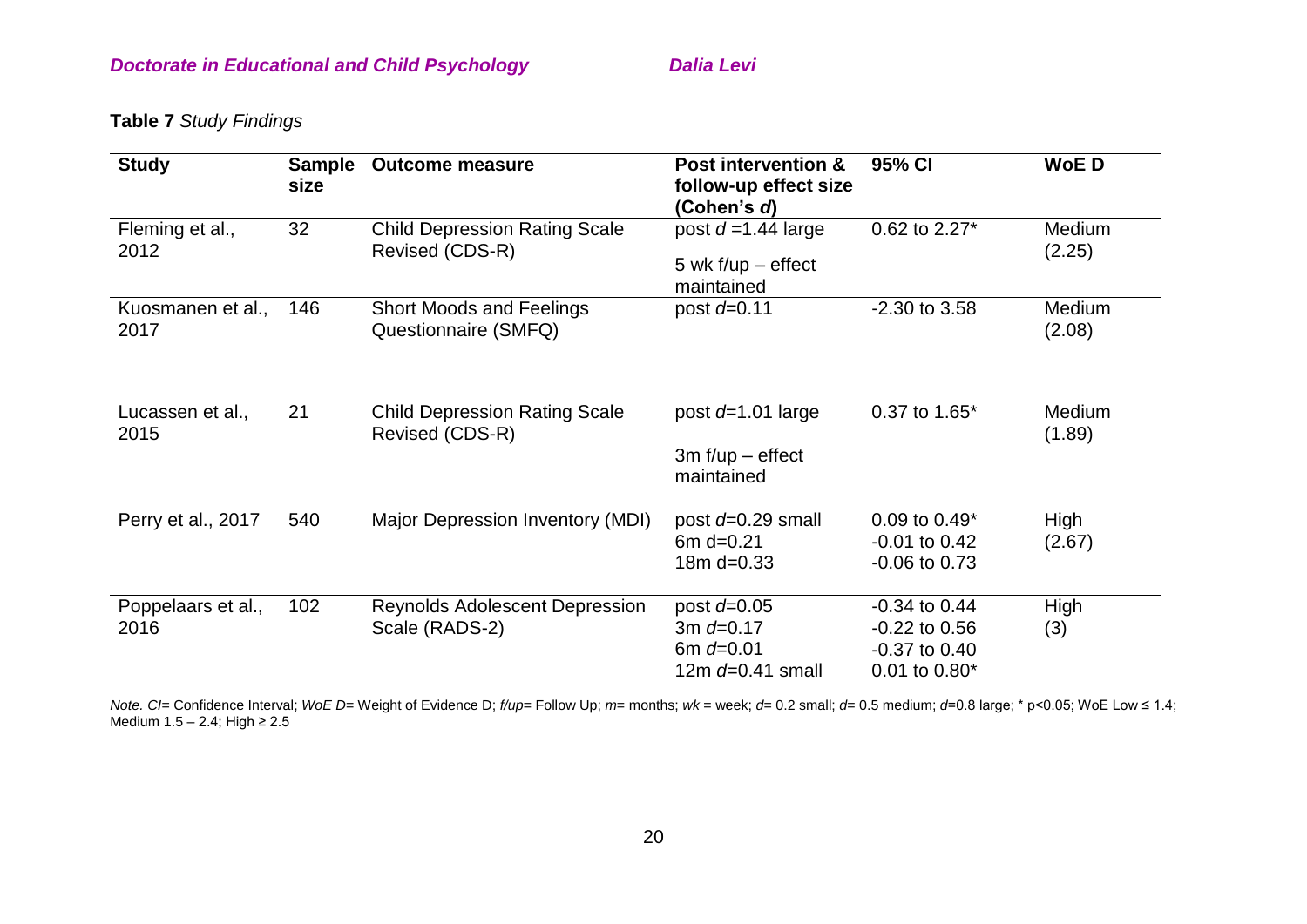Table 7 presents a summary of the key findings. Effect sizes were calculated for impact of SPARX on depressive symptoms are expressed as standardised mean differences (Cohen's *d*). These were calculated from descriptive or univariate test statistics, using the Campbell Collaboration Effect Size Calculator [\(https://campbellcollaboration.org/research-resources/effect-size-calculator.html\)](https://www.campbellcollaboration.org/research-resources/effect-size-calculator.html).

Where possible, this was calculated by the author as the difference between intervention and comparison (post-test minus pre-test) means divided by the pooled standard deviation of pre-test means. If there was insufficient data, only post-test means were used. Follow-up effect size was not able to be calculated for two studies based on insufficient data being reported in the manuscript (Fleming et al., 2012 & Lucassen et al., 2015), but are noted in the table as 'effect maintained'.

Two studies (rated medium and high quality WoE) found no significant difference at post-intervention between the SPARX and control conditions (Poppelaars et al. 2016 & Kuosmanen et al., 2017). A small post-intervention effect was found by one of the highest rated quality studies (Perry et al., 2017), however this effect was not maintained at follow up. Depressive symptoms as measures by this study were below the threshold for 'mild depression' within the SPARX group at pre- and postintervention time points.

Two medium-rated WoE studies with the smallest sample sizes ( $N = 32$  & 21, respectively) found significant large effects of SPARX on depressive symptoms at post-intervention, which were maintained at follow-up (Fleming et al., 2012 & Lucassen et al., 2015).

Both of these studies used a primary outcome measure (Child Depression Rating Scale Revised) where scores above the 70<sup>th</sup> percentile (raw score 30; t-score 55) are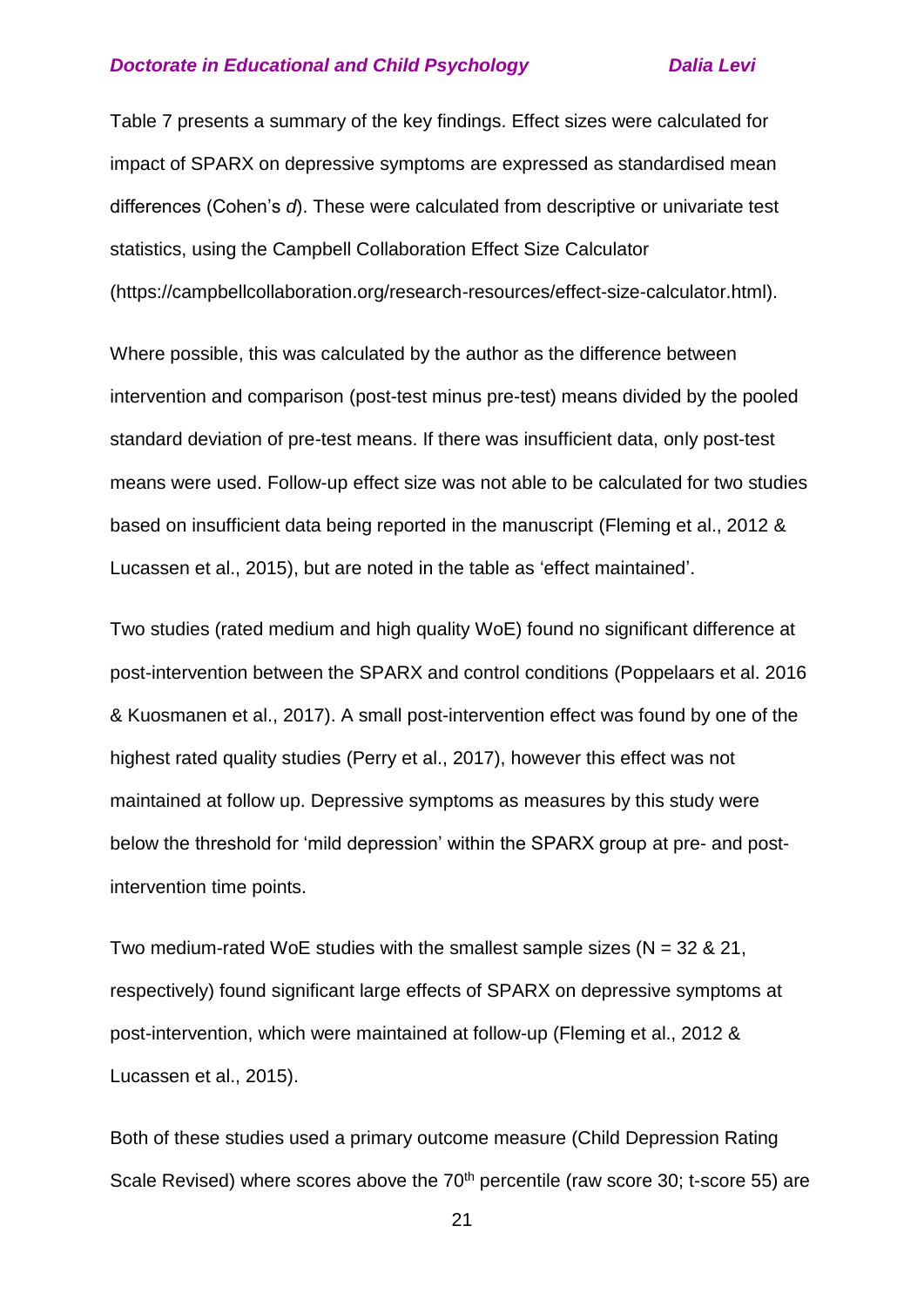considered the threshold for clinically significant depressive symptoms, and a decrease in CDRS-R raw score to under 30 (or a decrease of 30% or more in CDRS-R raw score) is considered sufficient for clinically meaningful change.

In the case of Fleming et al., (2012), average CDRS-R scores fell from above the clinical threshold pre-SPARX to below the threshold post-SPARX, which was maintained at 5 weeks follow up. In contrast raw scores remained above clinical threshold at pre, post and at follow-up time points in the case of Lucassen et al. (2015).

#### **Conclusions and Recommendations**

### **Discussion of Findings**

This review evaluated how effective SPARX is at reducing depressive symptoms in young people in educational settings. Five studies met the inclusion criteria. Based on overall WoE criteria, two studies were of 'high quality' and three were of 'medium quality'. One of the 'best quality' studies showed a small effect, however it was not maintained at follow up. Two of the 'poorest quality' studies showed large effects which were maintained at follow up.

Whilst this combined data gives some support to the effectiveness of SPARX in this context, the methodological weaknesses of the studies with the largest effects leave findings inconclusive overall. More high-quality studies with a continued diverse range of education sites are needed in future trials to warrant implementation in educational settings, with particular attention to long-term follow up.

## *Limitations of the Review*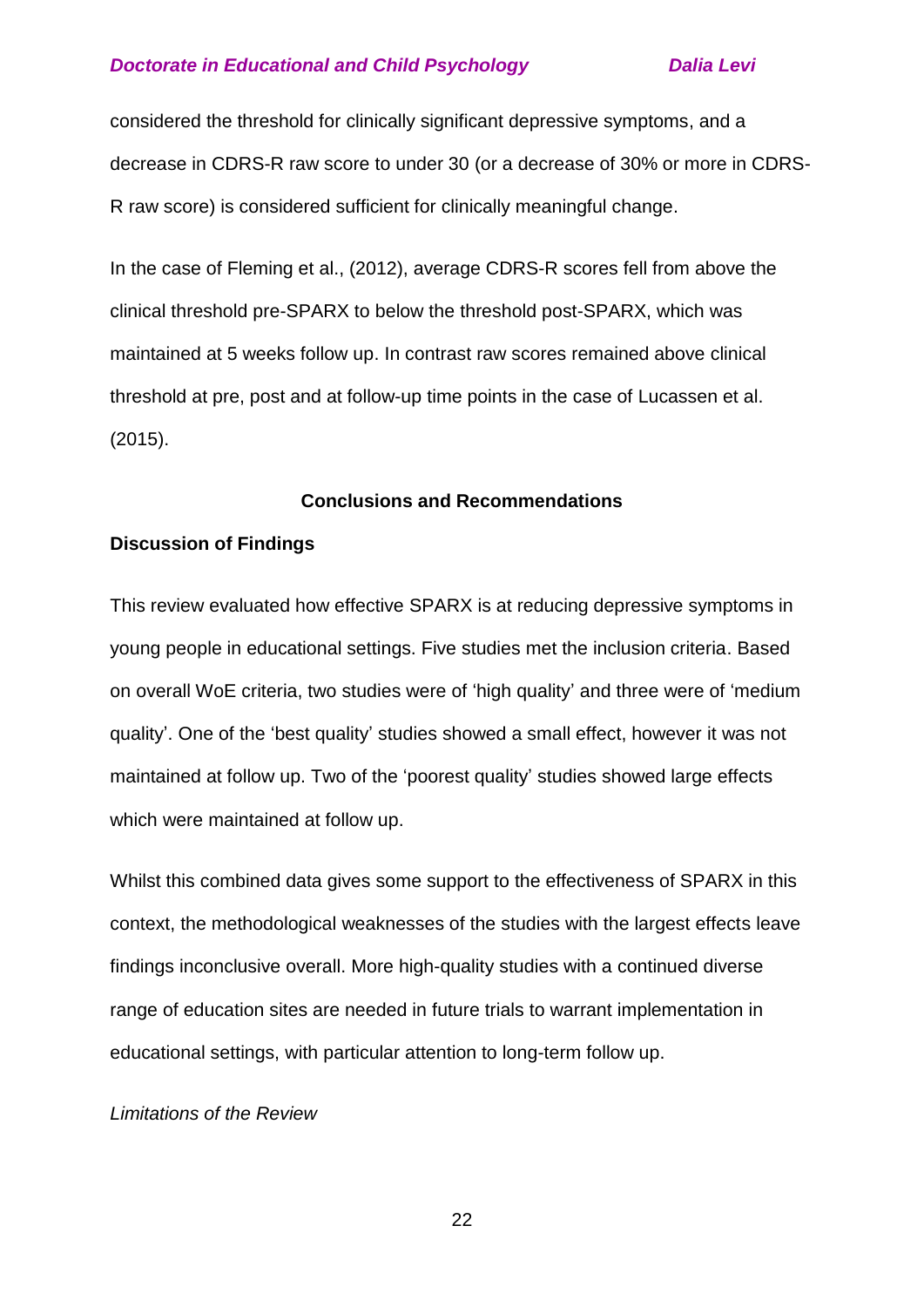A key limitation of this review is that the WoE ratings did not capture all possible factors of study rigour. A clear example here is that two studies had very small sample sizes (N = 32 and N=21) and yet were both rated 'medium' overall based on WoE criteria. WoE A contributed to this inflated rating in one study (Fleming et al. 2012) whereby it was rated as having 'strong evidence' (3 out of 3) for the quality dimension of sufficient power based on having technically satisfied everything within the quality rating criterion (providing a clear rationale with power calculation based on detecting a large effect). However, in practice their sample size was very small when compared to the literature as a whole, and it is unclear as to why the power calculation was based on the expectation of a large effect (Cohen's *d* >1). The coding scheme was sensitive to detecting whether sample sizes were in principle sufficiently large, but it was not sensitive enough to detect whether the sample size was sufficiently large when compared to the literature as a whole (including realistic effect size estimates based on previous studies or similar interventions).

Therefore, two of the studies that scored medium in the present review may have been more appropriately represented as 'low' given that they were both exploratory and included small sample sizes.

A further limitation of this review is that the WoE coding system did not capture cultural specificity. Given that SPARX was developed in New Zealand to be culturally specific and appropriate within New Zealand, some study locations included within this review may have found SPARX more or less inclusive of their specific culture, further impacting overall effectiveness of the intervention. This review could be improved by paying particular attention to cultural specificity. However, this factor is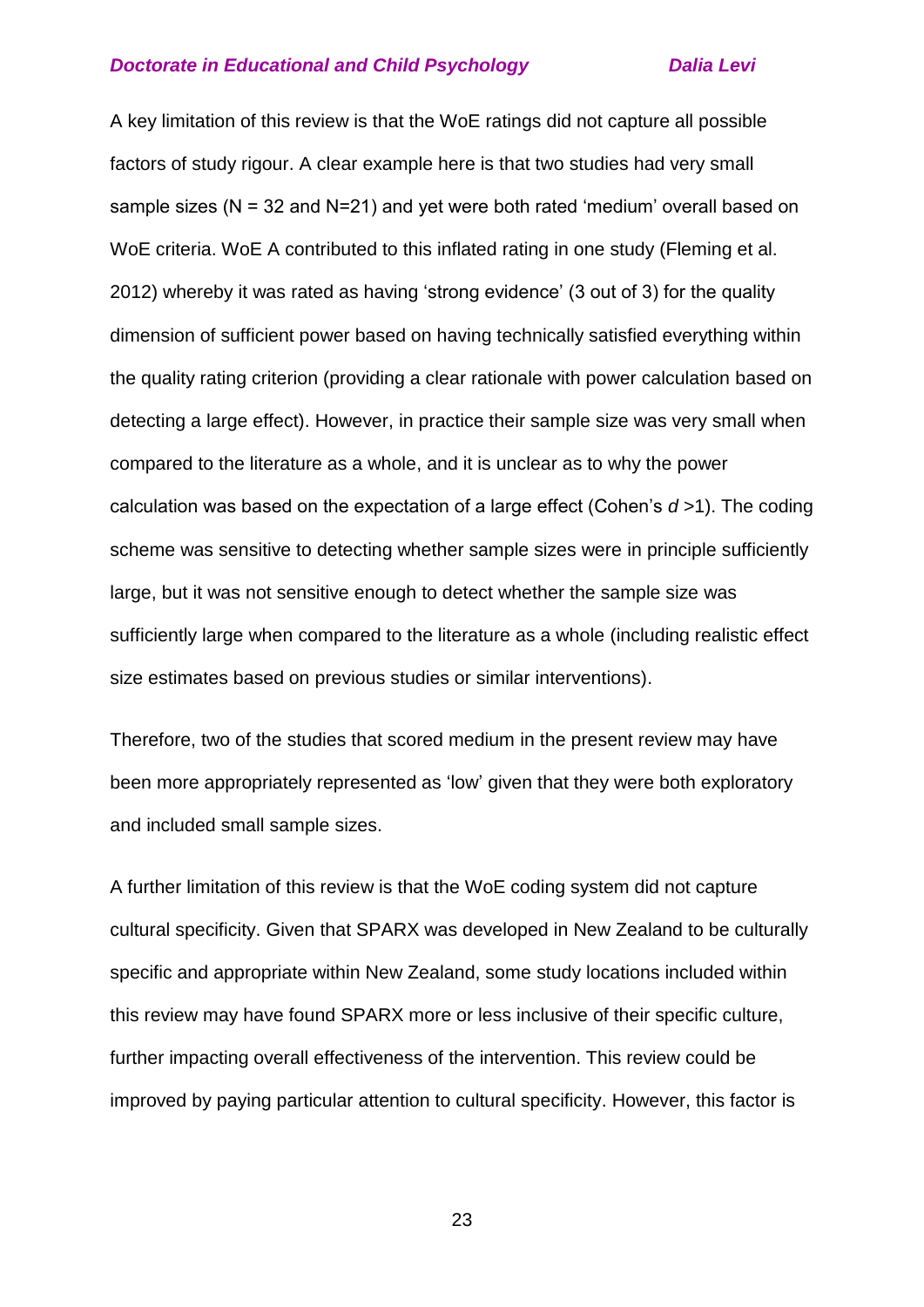not always easy to evaluate objectively based on information provided by study authors.

Despite SPARX being implemented as a prevention programme in several studies included in this review, true prevention effects were not measured within the studies included. Prevention programmes most often report on treatment effects (depressive symptoms decrease in the intervention condition compared to the control condition which remain stable) rather than true prevention effects (depressive symptoms in the control condition increase, while depressive symptoms in the intervention condition do no increase, or increase less) (Horowitz & Garber, 2006). Prevention effects may become visible if participants are followed up longitudinally, however the current review was limited by inclusion of only two studies that included longer-term follow up.

Finally, this review is limited by the subjectivity involved in appraising quantitative research without determining intra and inter-rater reliability. Whilst a published tool was used to enhance objectivity and consistency of appraisal, adaptation of the tool was influenced by the author's biases with regards to what dimensions are deemed most necessary for methodological quality, relevance, and topic relevance. Determining and reporting interrater reliability in systematic reviews is an increasingly known area of good practice and would improve future reviews in this area.

#### **Recommendations for Future Research & Practice**

The next phase of research would benefit from more trials with high methodological quality, large sample sizes, and replication of existing effects with particular consideration of long-term follow-up. Further research would benefit from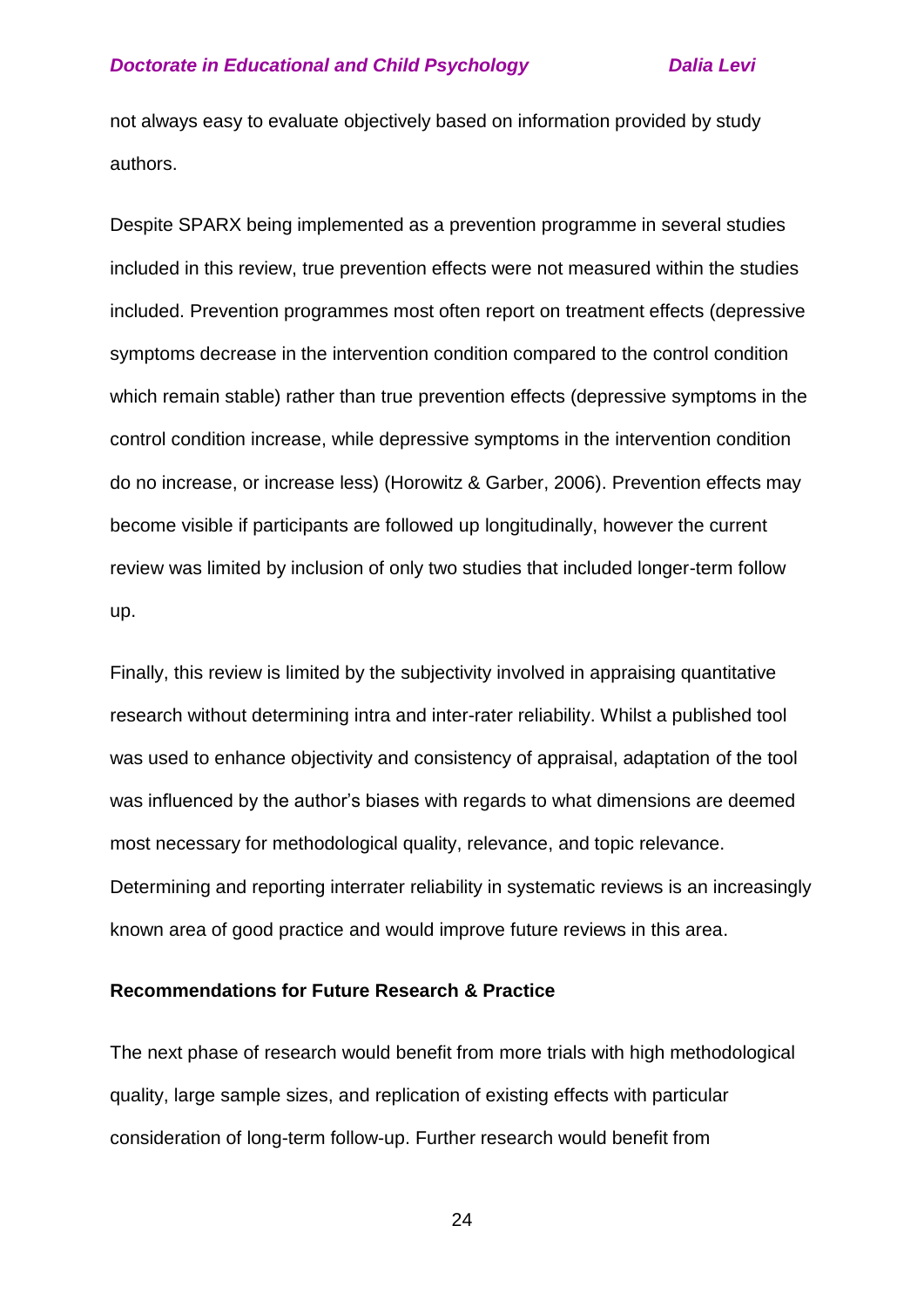considerations of cultural specificity within educational settings when aiming to address the question of effectiveness.

Despite inconclusive findings of this review, SPARX is a pragmatic intervention with flexible delivery, particularly given the current context of online learning. SPARX therefore holds promise in bringing CBT-based intervention to a wider-reach of young people, including those in educational settings.

As a preliminary step towards dissemination, educational settings are recommended to trial SPARX with youth in their local setting. This can be supported with pre and post intervention focus groups to ascertain whether practice-based evidence further supports the emerging literature.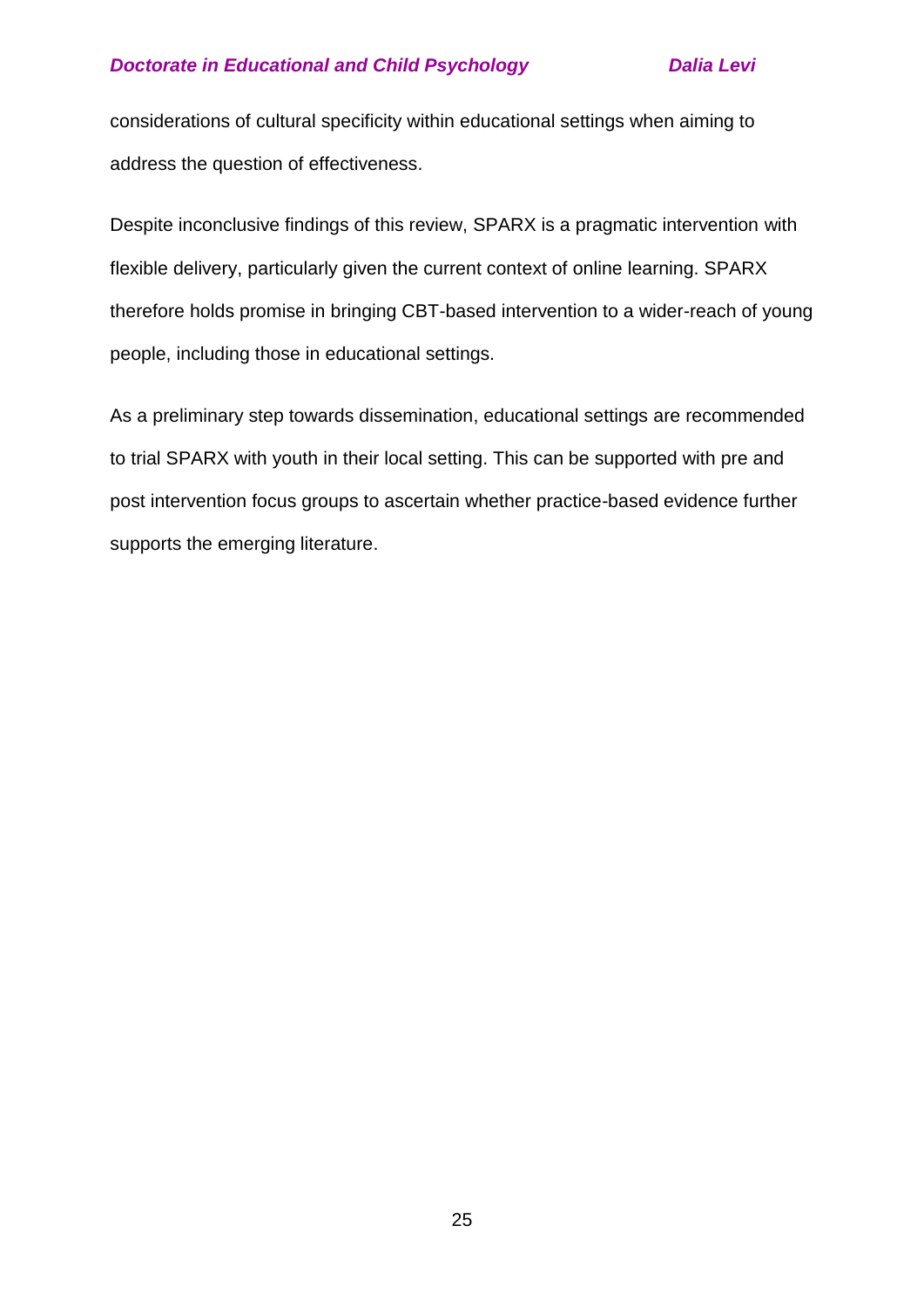#### **References**

- Almeida, J., Johnson, R., Corliss, H., Molnar, B., & Azrael, D. (2009). Emotional Distress Among LGBT Youth: The Influence of Perceived Discrimination Based on Sexual Orientation. *Journal of Youth and Adolescence*, *38*, 1001– 1014.
- Angold, A., Costello, E.J., Messer, S.C., Pickles, A.,Winder, E., Silver, D. (1995). Development of a short questionnaire for use in epidemiological studies of depression in children and adolescents: factor composition and structure across development. *Int. J. Methods Psychiatr. Res. 5*, 237–249.
- Bech P, Rasmussen, N.A., Olsen, L.R., Noerholm, V, Abildgaard, W. (2001) The sensitivity and specificity of the Major Depression Inventory, using the Present State Examination as the index of diagnostic validity. *Journal of Affective Disorders, 66*(2-3),159-164.
- Beck, J. S. (1995). *Cognitive therapy: Basics and beyond.* New York, NY: The Guilford Press.
- Beck, A. T., Rush, A. J., Shaw, B. F., & Emery, G. (1979). *Cognitive therapy of depression*. New York: Guilford.
- Beck, A. (1976). *Cognitive Therapy and the emotional disorders*. New York: Meridian.
- Blakemore, S. J., Burnett, S., & Dahl, R. E. (2010). The role of puberty in the developing adolescent brain. *Human Brain Mapping*, *31*(6), 926-933.
- Bohr, Y., & Merry, S. (2016). Asynchronous Etherapy for Aboriginal Communities: Experiences from Nunavut. *Journal of the American Academy of Child and Adolescent Psychiatry*, *55*(10).
- Brener, N.D., Kann, L., McManus, T., Kinchen, S.A., Sundberg, E.C., Ross, J.G.(2002) Reliability of the 1999 youth risk behavior survey questionnaire*. J Adolesc Health, 31*(4), 336-342.
- Calear, A. L., & Christensen, H. (2010). Systematic review of school-based prevention and early intervention programs for depression. *Journal of Adolescence*, *33*(3), 429–438.
- Cheek, C., Bridgman, H., Fleming, T., Cummings, E., Ellis, L., Lucassen, M. F., Shepherd, M., & Skinner, T. (2014). Views of Young People in Rural Australia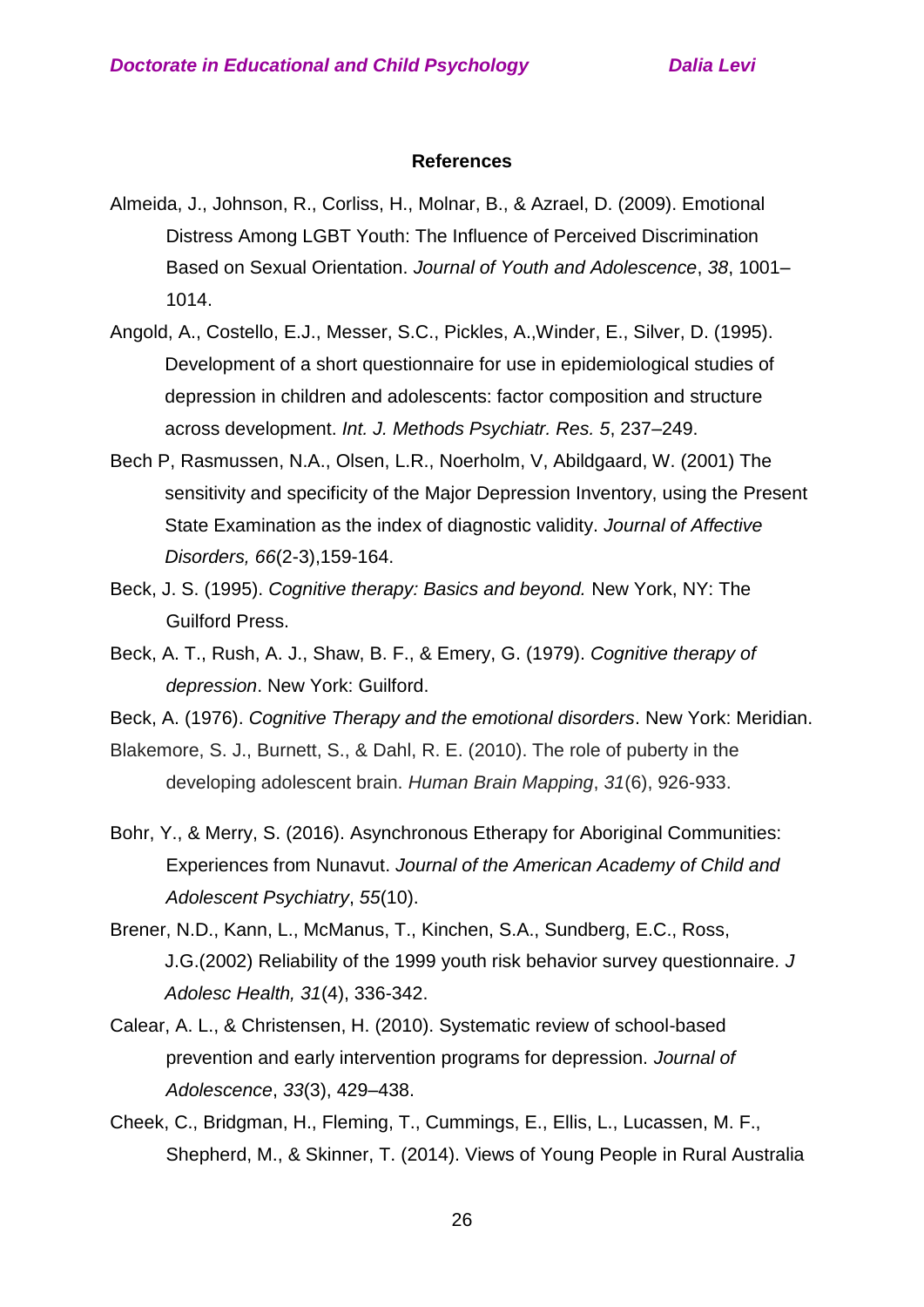on SPARX, a Fantasy World Developed for New Zealand Youth With Depression. *Journal of Medical Internet Research*, *16*(2)

- Cheek, C., Fleming, T., Lucassen, M. F. G., Bridgman, H., Stasiak, K., Shepherd, M., & Orpin, P. (2015). Integrating Health Behavior Theory and Design Elements in Serious Games. *JMIR Mental Health, 2*(2)
- Cohen, J. (1992). A power primer. *Psychological Bulletin*, *112*(1), 155–159.
- Craighead, W. E., Smucker, M. R., Craighead, L. W., & Ilardi, S. S. (1998). Factor analysis of the Children's Depression Inventory in a community sample. *Psychological Assessment, 10*(2), 156-165.
- Department for Education (DfE). (2020). *State of the nation 2020: children and young people's wellbeing.* Research Report. London DfE, The Stationery Office.
- Ellis, L.A. (2004). Peers Helping Peers: The Effectiveness of a Peer Support Program in Enhancing Self-concept and Other Desirable Outcomes. University of Western Sydney, School of Psychology, Doctorate Thesis
- Endicott, J., Nee, J., Ruoyong, Y., & Wohlberg, C. (2006). Pediatric quality of life enjoyment and satisfaction questionnaire (PQ-LES-Q): Reliability and validity. *Journal of the American Academy of Child and Adolescent Psychiatry, 45*(4), 401-407.
- Fleming, T., Lucassen, M., Stasiak, K., Shepherd, M., & Merry, S. (2016). The impact and utility of computerised therapy for educationally alienated teenagers: The views of adolescents who participated in an alternative education-based trial. *Clinical Psychologist*, *20*(2), 94–102.
- Fleming, T. M., Dixon, R. S., & Merry, S. N. (2012). 'It's mean!' The views of young people alienated from mainstream education on depression, help seeking and computerised therapy. *Advances in Mental Health*, *10*(2), 195–203.
- Griffiths, K. M., Christensen, H., & Jorm, A. F. (2008). Predictors of depression stigma. *BMC psychiatry*, *8*(1), 1-12. Gross, J.J., John, O.P. (2003). Individual differences in two emotion regulation processes: implications for affect, relationships, and well-being*. J. Pers. Soc. Psychol., 85*, 348–362.
- Harden, A., & Gough, D. (2012). *Quality and Relevance Appraisal*. In D. Gough, S. Oliver, & J. Thomas (Eds.). An Introduction to Systematic Reviews, 153–178, London: Sage.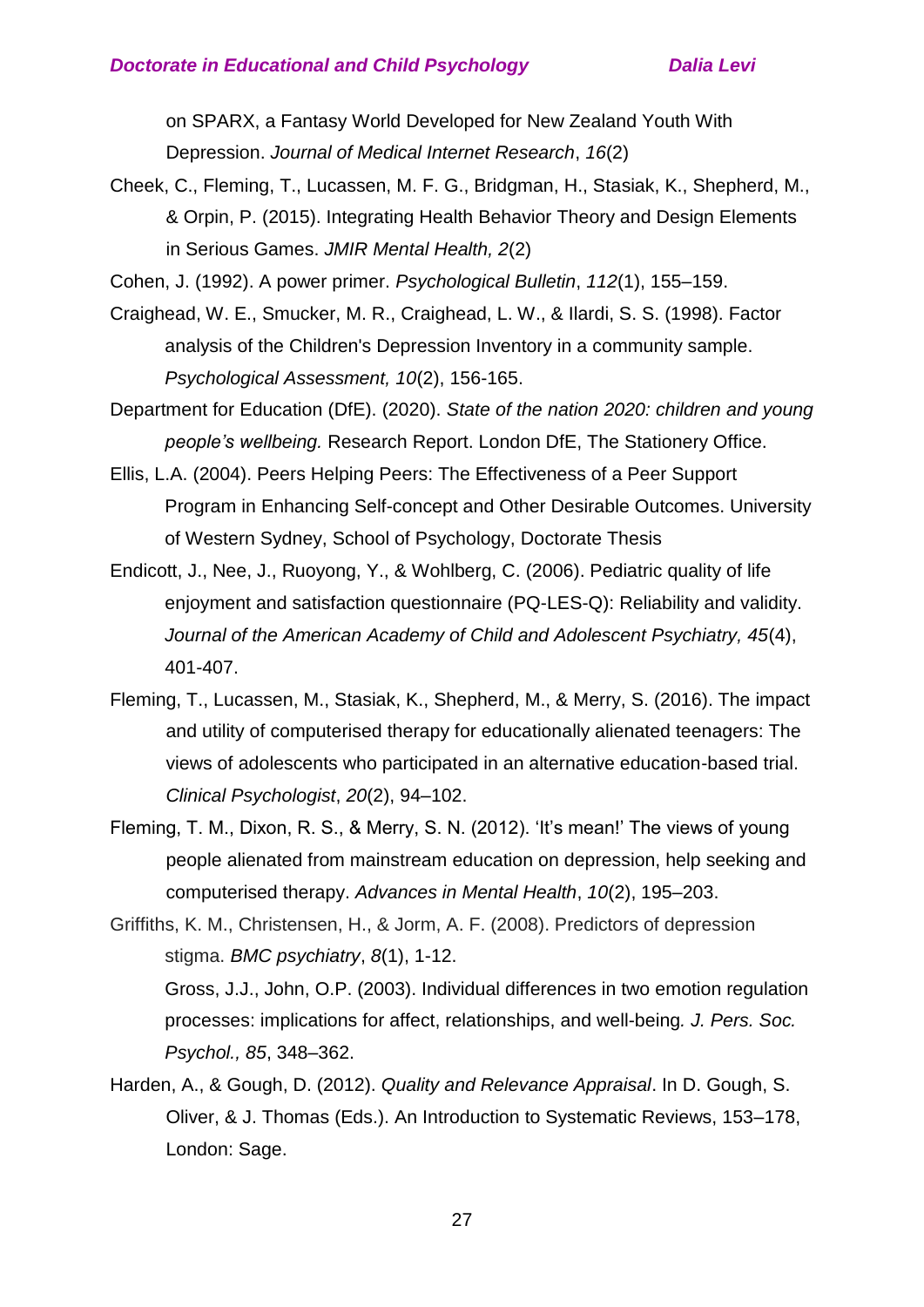- Horowitz, J., & Garber, J. (2006). The prevention of depressive symptoms in children and adolescents: A meta-analytic review. Journal of Consulting and Clinical Psychology, 74(3), 401-415. *Journal of Consulting and Clinical Psychology*, *74*, 401–415.
- Kazdin, A. E., French, N. H., Unis, A. S., Esveldt-Dawson, K., & Sherick, R. B. (1983). Hopelessness, depression, and suicidal intent among psychiatrically disturbed inpatient children. *Journal of Consulting & Clinical Psychology, 51*(4), 504-510.
- Kent, L., Vostanis, P., & Feehan, C. (1997). Detection of major and minor depression in children and adolescents: Evaluation of the mood and feelings questionnaire. *Journal of Child Psychology and Psychiatry, 38*(5), 565-573.
- Kratochwill, T. R. (2003). Task Force on Evidence-Based Interventions in School Psychology. Retrieved February 14th, 2021, from [http://www.indiana.edu/~ebi/documents/\\_workingfiles/EBImanual1.pdf](http://www.indiana.edu/~ebi/documents/_workingfiles/EBImanual1.pdf)
- Kuosmanen, T., Fleming, T. M., Newell, J., & Barry, M. M. (2017). A pilot evaluation of the SPARX-R gaming intervention for preventing depression and improving wellbeing among adolescents in alternative education. *Internet Interventions*, *8*, 40–47.
- Lucassen, M. F. G., Hatcher, S., Stasiak, K., Fleming, T., Shepherd, M., & Merry, S. N. (2013). The views of lesbian, gay and bisexual youth regarding computerised self-help for depression: An exploratory study. *Advances in Mental Health*, *12*(1), 22–33.
- Lucassen, M. F. G., Merry, S. N., Hatcher, S., & Frampton, C. M. A. (2015). Rainbow SPARX: A Novel Approach to Addressing Depression in Sexual Minority Youth. *Cognitive and Behavioural Practic*e, 22(2), 203–216).
- Merry, S. N., Stasiak, K., Shepherd, M., Frampton, C., Fleming, T., & Lucassen, M. F. G. (2012). The effectiveness of SPARX, a computerised self help intervention for adolescents seeking help for depression: Randomised controlled noninferiority trial. *BMJ : British Medical Journal (Online)*, *344*.
- Petticrew, M., & Roberts, H. (2003). Evidence, hierarchies, and typologies: Horses for courses. *Journal of Epidemiology and Community Health*, *57*, 527–529.
- Poppelaars, M., Tak, Y. R., Lichtwarck-Aschoff, A., Engels, R. C., Lobel, A., Merry, S. N., Lucassen, M. F., & Granic, I. (2016). A randomized controlled trial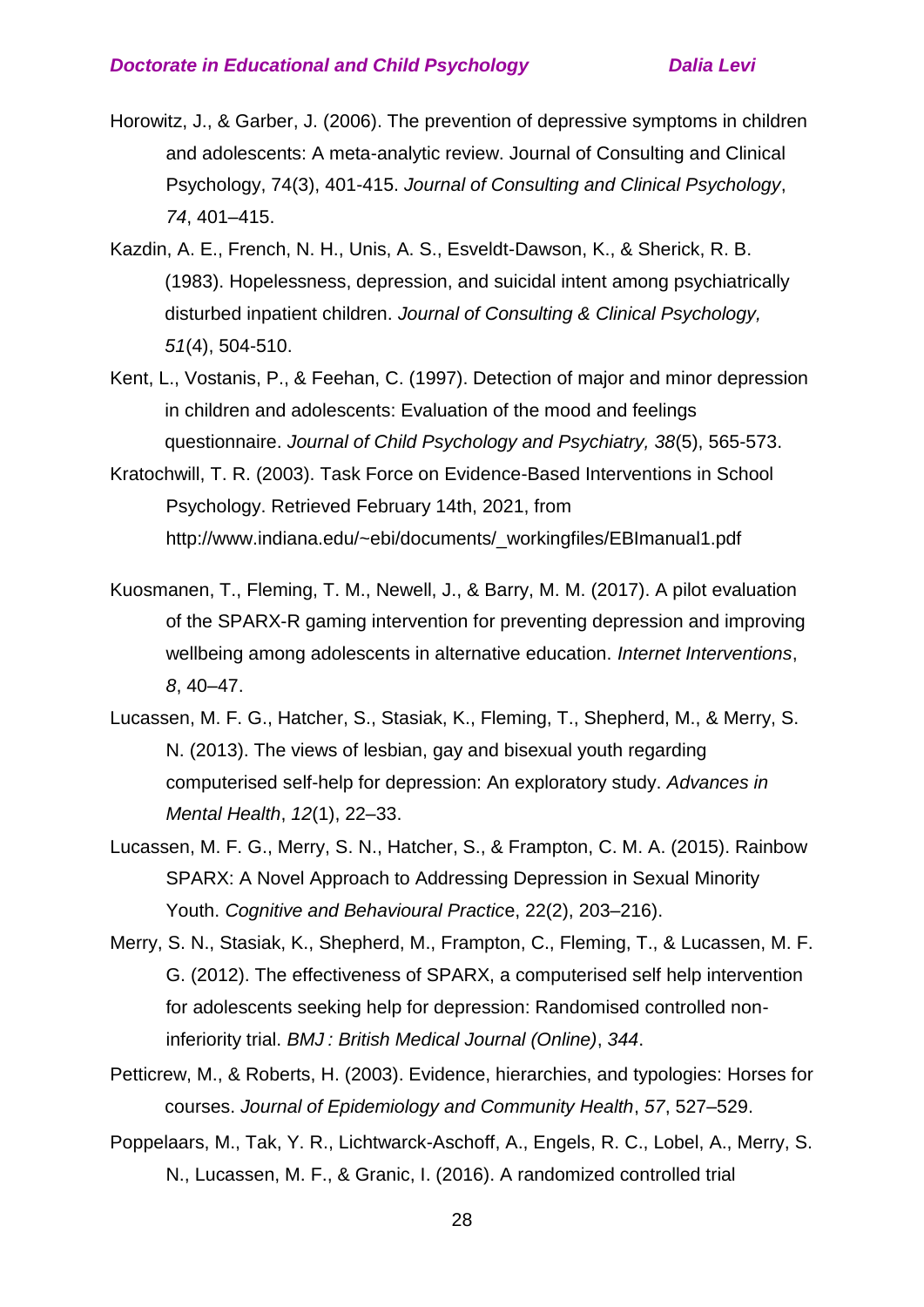comparing two cognitive-behavioral programs for adolescent girls with subclinical depression: A school-based program (Op Volle Kracht) and a computerized program (SPARX). *Behaviour Research and Therapy*, *80*, 33.

- Poznanski, E. O. and Mokros, H. B. (1996). *Children's Depression Rating Scale-Revised: manual*. Los Angeles: Western Psychological Services.
- Reynolds, W. M. (2002). Reynolds adolescent depression scale: Professional manual (2nd ed.). Odessa, FL: Psychological Assessment Resources, Inc.
- Rogers, R. W. (1975). A Protection Motivation Theory of Fear Appeals and Attitude Change1. *The Journal of Psychology*, *91*(1), 93–114.
- Shepherd, M., Fleming, T., Lucassen, M., Stasiak, K., Lambie, I., & Merry, S. N. (2015). The Design and Relevance of a Computerized Gamified Depression Therapy Program for Indigenous Maori Adolescents. In *JMIR Serious Games*, 3(1).
- Spence SH. (1998) A measure of anxiety symptoms among children. *Behav Res Ther, 36*(5), 545-566.
- Spitzer, R.L., Kroenke, K., Williams, J.B.W., Löwe, B. (2006). A brief measure for assessing generalized anxiety disorder. *Arch. Intern. Med., 166* (10),1092– 1097.
- Tennant, R., Hiller, L., Fishwick, R., Platt, S., Joseph., S., Weich, S. et al. (2007). The Warwick- Edinburgh Mental Well-being Scale (WEMWBS): development and UK validation. *Health Qual. Life Outcomes, 5*(1), 63.
- The Children's Society. (2020). *Life on Hold Children's Well-being and COVID-19.*  [Online]. London: The Children's Society.
- Watanabe, N., Hunot, V., Omori, I. M., Churchill, R., & Furukawa, T. A. (2007). Psychotherapy for depression among children and adolescents: A systematic review. *Acta Psychiatrica Scandinavica, 116*, 84-95.
- World Health Organisation, Mental Health Action Plan 2020, Accessed February 14th 2021 https://www.who.int/publications/i/item/9789241506021
- World Health Organisation, Adolescent Health, Accessed February 14<sup>th</sup> 2021 https://www.who.int/southeastasia/health-topics/adolescent-health
- Yokomitsu, K., Irie, T., Sekiguchi, M., Shimizu, A., Matsuoka, H., Merry, S. N., & Stasiak, K. (2020). Gamified Mobile Computerized Cognitive Behavioral Therapy for Japanese University Students With Depressive Symptoms: Protocol for a Randomized Controlled Trial. *JMIR Research Protocols*, 9(4).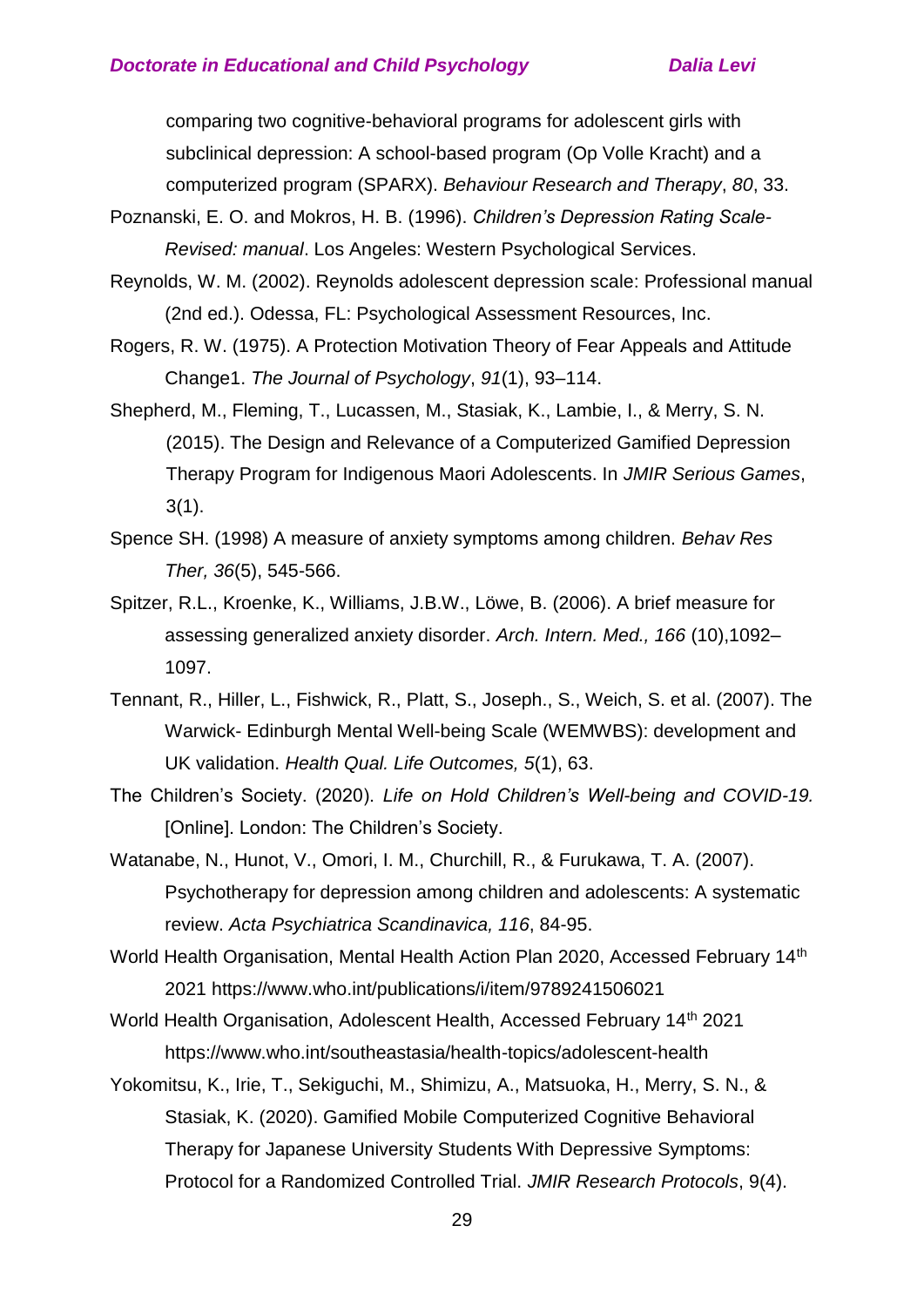# **Appendices**

### **Appendix A – Studies excluded from the review and rationale**

### **Table 1**

*Studies excluded at full paper screening stage*

| <b>Study</b>                                                                                                                                                                                                                                                                                                                                                                          | <b>Exclusion</b><br>criteria                                    |
|---------------------------------------------------------------------------------------------------------------------------------------------------------------------------------------------------------------------------------------------------------------------------------------------------------------------------------------------------------------------------------------|-----------------------------------------------------------------|
| Eichenberg, C., & Schott, M. (2017). Serious Games for<br>Psychotherapy: A Systematic Review. Games for Health<br>Journal, 6(3), 127-135.                                                                                                                                                                                                                                             | Not accessible<br>(article behind<br>a paywall)                 |
| Merry, S. N., Stasiak, K., Shepherd, M., Frampton, C., Fleming,<br>T., & Lucassen, M. F. G. (2012). The effectiveness of SPARX, a<br>computerised self help intervention for adolescents seeking help<br>for depression: Randomised controlled non-inferiority trial. BMJ:<br><b>British Medical Journal, 344.</b>                                                                    | Not in<br>educational<br>setting<br>(primary care<br>setting)   |
| Fleming, T. M., Gillham, B., Bavin, L. M., Stasiak, K., Lewycka,<br>S., Moore, J., Shepherd, M., & Merry, S. N. (2019). SPARX-R<br>computerized therapy among adolescents in youth offenders'<br>program: Step-wise cohort study. Internet Interventions, 18.                                                                                                                         | Not in<br>educational<br>setting (youth<br>offender<br>setting) |
| Perry, Y., Calear, A. L., Mackinnon, A., Batterham, P. J., Licinio,<br>J., King, C., Thomsen, N., Scott, J., Donker, T., Merry, S.,<br>Fleming, T., Stasiak, K., Werner-Seidler, A., & Christensen, H.<br>(2015). Trial for the Prevention of Depression (TriPoD) in final-<br>year secondary students: Study protocol for a cluster<br>randomised controlled trial. Trials, 16, 451. | Not empirical<br>data (trial<br>protocol)                       |

# **Appendix B – Adapted Kratochwill Protocol Rationale**

The coding protocol from the APA Task Force Coding Protocol by Kratochwill (2003)

has been used in this review. The table below details the amendments to the

protocol, together with the rationale for modifications.

# **Table 2**

*Amendments made to the Kratochwill (2003) Coding Protocol*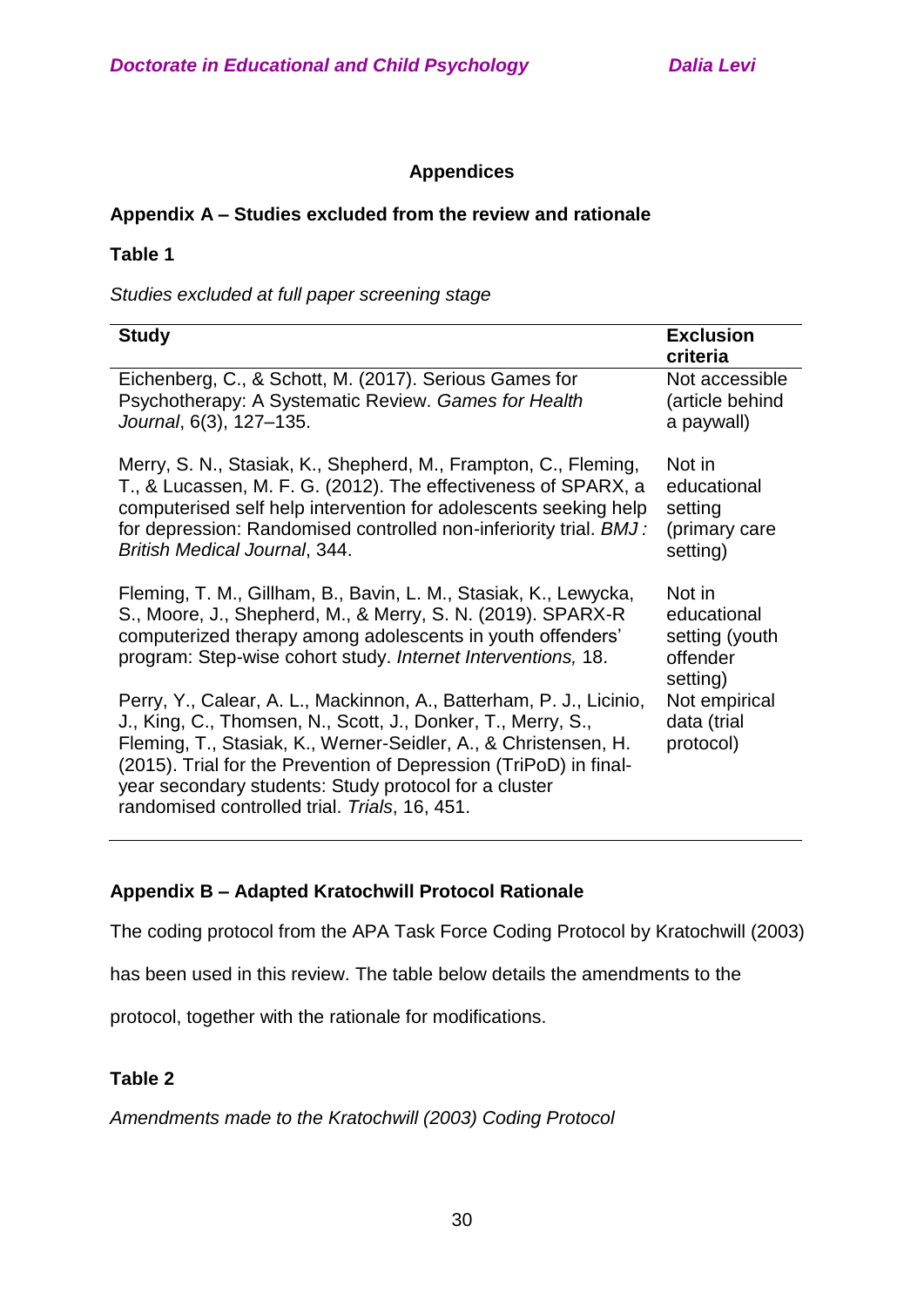| <b>Removed Section</b>                                                       | <b>Rationale</b>                                                                                                                                                  |
|------------------------------------------------------------------------------|-------------------------------------------------------------------------------------------------------------------------------------------------------------------|
| <b>General Study Characteristics</b>                                         | Described in Mapping the Field                                                                                                                                    |
| <b>Qualitative Analysis Methods</b>                                          | Inclusion criteria requires quantitative data                                                                                                                     |
| Counterbalancing of change<br>agent                                          | SPARX is computerized - delivered without<br>direct facilitation and requiring only minimal<br>supervision from teachers when implemented<br>within the classroom |
| Significance of<br><b>Primary/Secondary Outcomes</b><br>(D)                  | Outcomes are addressed in effect size table                                                                                                                       |
| <b>Cultural Significance</b>                                                 | Beyond scope of the current review                                                                                                                                |
| Educational/Clinical<br>significance                                         | Discussed within narrative of the review                                                                                                                          |
| Site of Implementation                                                       | Inclusion criteria require that studies are all<br>located in educational settings                                                                                |
| Dosage                                                                       | Beyond scope of the current review                                                                                                                                |
| <b>Implementation Fidelity &amp;</b><br>Characteristics of the<br>Intervener | SPARX is computerized - delivered without<br>direct facilitation and requiring only minimal<br>supervision from teachers when implemented<br>within the classroom |
| <b>Cost Analysis</b>                                                         | Beyond the scope of the current review                                                                                                                            |
| Replication                                                                  | Beyond the scope of the current review                                                                                                                            |
| Sufficiently large N (adapted)                                               | Moved into its own quality rating dimension to<br>contribute to weight of evidence A                                                                              |

# **Appendix C – Coding protocol (completed example)**

#### **Coding Protocol: Study 4**

Adapted from the Procedural Manual of the Task Force on Evidence-Based Interventions in School Psychology, American Psychology Association, Kratochwill, T.R. (2003)

Name of Coder: Date: 07/02/21

Full Study Reference in APA format:

Fleming, T., Dixon, R., Frampton, C., & Merry, S. (2012). A Pragmatic Randomized Controlled Trial of Computerized CBT (SPARX) for Symptoms of Depression among Adolescents Excluded from Mainstream Education. *Behavioural and Cognitive Psychotherapy*, *40*(5), 529–541.

Intervention Name (description of study): SPARX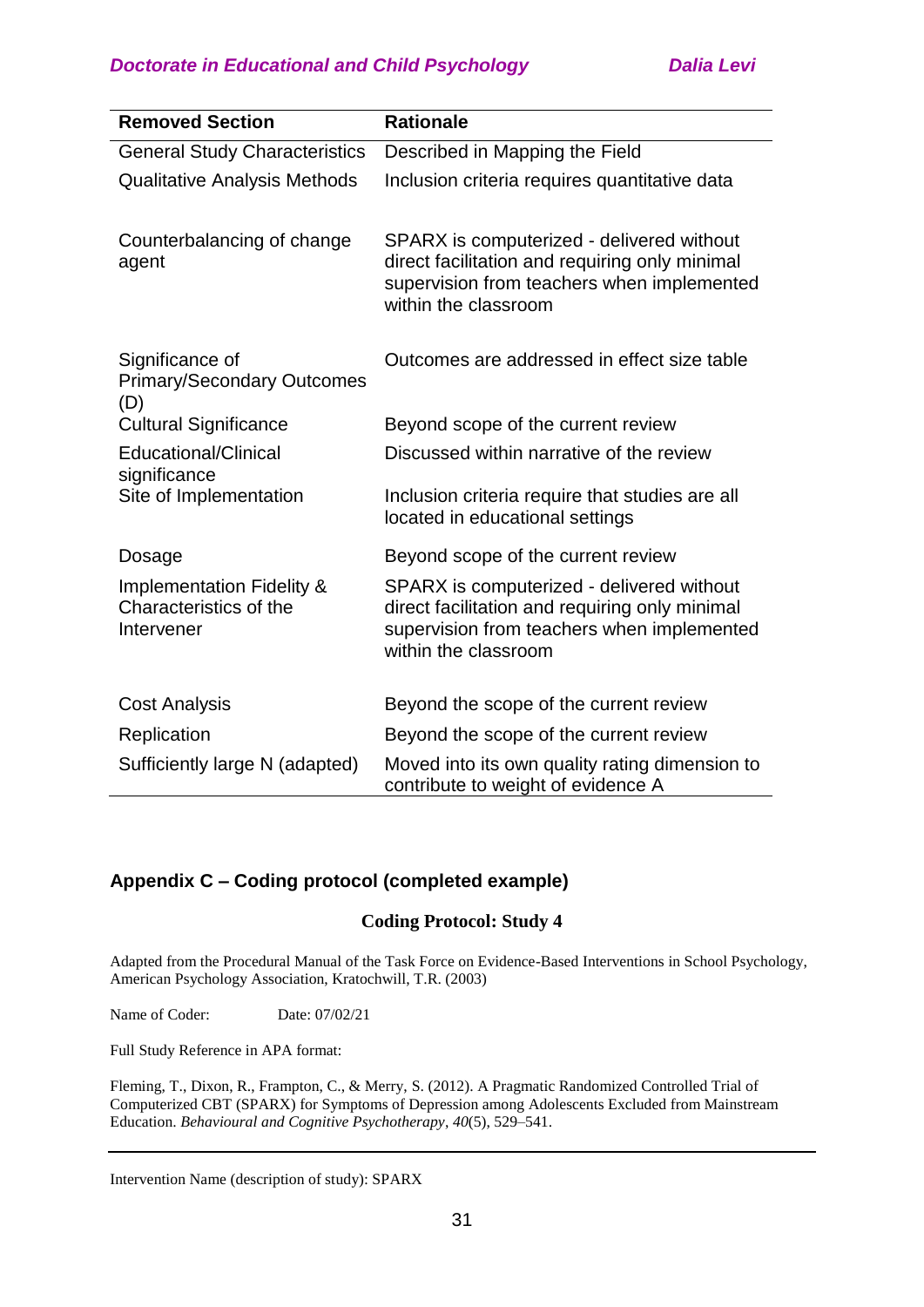Study ID Number: 4

Type of Publication: Book/Monograph  $\boxtimes$  Journal Article

Book Chapter

 $\Box$  Other (specify):

Domain:

 $\boxtimes$  School- and community-based intervention programs for social and behavioural problems

 $\Box$  Academic intervention programs

Family and parent intervention programs

School-wide and classroom-based programs

Comprehensive and coordinated school health services

# **General Design Characteristics**

A1. Random assignment designs (if random assignment design, select one of the following)

Completely randomized design

 $\boxtimes$  Randomized block design (between participants, e.g., matched classrooms)

Randomized block design (within participants)

Randomized hierarchical design (nested treatments)

A2. Nonrandomized designs (if non-random assignment design, select one of the following)

Nonrandomized design

Nonrandomized block design (between participants)

 $\Box$  Nonrandomized block design (within participants)

Nonrandomized hierarchical design

□ Optional coding for Quasi-experimental designs

A3. Overall confidence of judgment on how participants were assigned (select one of the following)

 $\Box$  Very low (little basis)  $\Box$  Low (guess) Moderate (weak inference) High (strong inference)  $\boxtimes$  Very high (explicitly stated)  $\Box$  N/A Unknown/unable to code

#### **B. Statistical Treatment/Data Analysis**

 $\boxtimes$  Appropriate unit of analysis

Familywise/experimenter wise error rate controlled when applicable

#### **C. Type of Program**

 $\boxtimes$  Universal prevention program

Selective prevention program

Targeted prevention program

Intervention/Treatment

Unknown

#### **D. Stage of Program**

Model/demonstration programs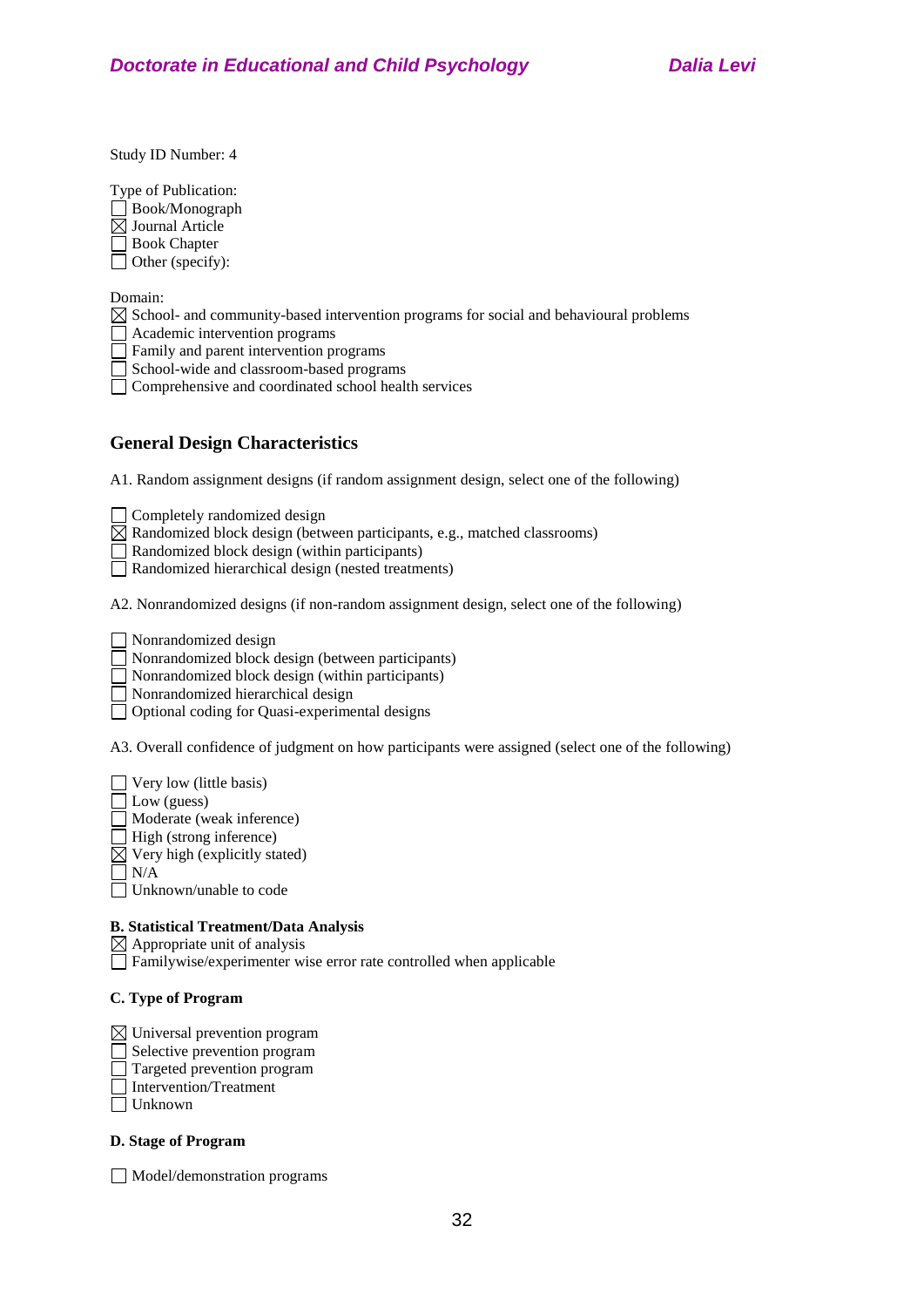$\boxtimes$  Early stage programs Established/institutionalized programs Unknown

#### **E. Concurrent or Historical Intervention Exposure**

| Current exposure      |
|-----------------------|
| $\Box$ Prior exposure |
| $\boxtimes$ Unknown   |

#### **A. Key Features for Coding Studies and Rating Level of Evidence/Support**

#### **(Rating Scale**: **3= Strong Evidence, 2=Promising Evidence, 1=Weak Evidence, 0=No Evidence)**

#### **C. Measurement (Estimating the quality of the measures used to establish effects)**

A1 The use of the outcome measures produce reliable scores for the majority of the primary outcomes

 $\boxtimes$  Yes Well established reliability and concurrent validity (Myers & Winters, 2002) No Unknown/unable to code

A2 Multi-method (at least two assessment methods used)

| $\Box$ Yes               |
|--------------------------|
| $\Box$ No                |
| $\boxtimes$ N/A          |
| □ Unknown/unable to code |

A3 Multi-source (at least two sources used self-reports, teachers etc.)

|   | es            |
|---|---------------|
| L | $\Omega$<br>н |
|   | N/A           |
|   | بر<br>ĺ۳<br>ш |

Unknown/unable to code

A4 Validity of measures reported (well-known or standardized or norm-referenced are considered good, consider any cultural considerations)

 $\Box$  Yes validated with specific target group

 $\boxtimes$  In part, validated for general population only (not validated for this specific group with lower literacy

abilities however students could have them read aloud if preferred)

| ۰, |
|----|
|    |

□ Unknown/unable to code

#### **Overall Rating for measurement\_\_3\_\_**

**3= Strong Evidence 2=Promising Evidence 1=Weak Evidence 0=No Evidence**

#### **B. Comparison Group**

B1 Type of Comparison Group (Select one of the following)

 $\Box$  Typical intervention (typical intervention for that setting, without additions that make up the intervention being evaluated)

Attention placebo Intervention element placebo Alternative intervention

**Pharmacotherapy**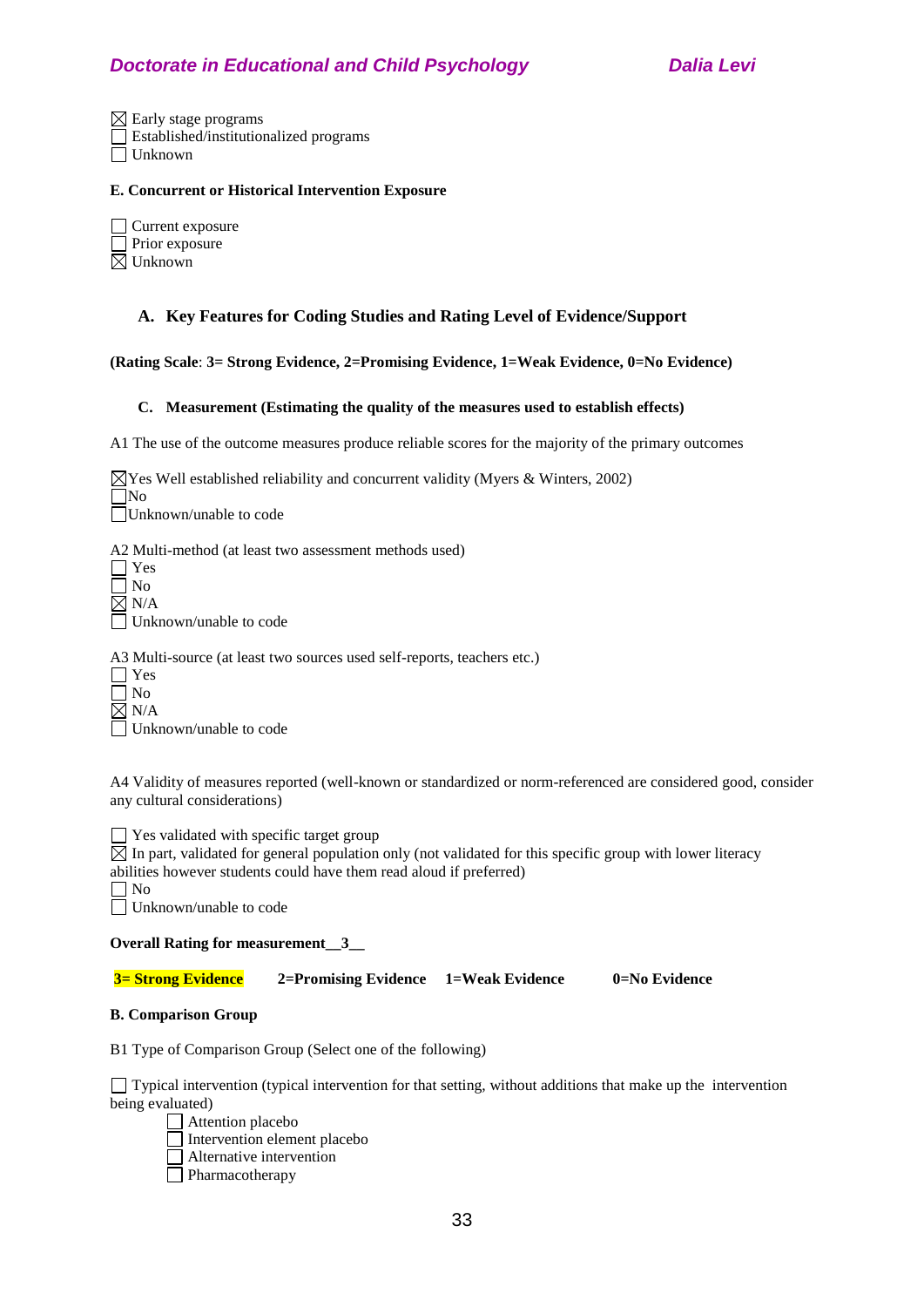$\boxtimes$  Wait list/delayed intervention

Minimal contact

Unable to identify type of comparison

B2 Overall confidence of judgment on type of comparison group

| $\Box$ Very low (little basis) |
|--------------------------------|
| $\Box$ Low (guess)             |
| Moderate (weak inference)      |

 $\Box$  High (strong inference)

 $\overline{\boxtimes}$  Very high (explicitly stated)

 $\Box$  Unable to identify comparison group

B3 Group equivalence established (select one of the following)

 $\boxtimes$  Random assignment □ Posthoc matched set Statistical matching Post hoc test for group equivalence

B4 Equivalent mortality

 $\Box$  Low attrition (less than 20 % for post)

Low attrition (less than 30% for follow-up)

Intent to intervene analysis carried out? Findings: An intention-to-treat analysis was also undertaken, although the sample size was not adequate for this to be conducted as a main analysis.

#### **Overall rating for Comparison group \_\_1\_\_**

| 0=No Evidence<br>3 = Strong Evidence<br>2=Promising Evidence 1=Weak Evidence |  |
|------------------------------------------------------------------------------|--|

#### **C. Sufficient Power**

 $\Box$  Partial rationale for sample size

 $\boxtimes$  Clearly explains rationale for sample size

 $\boxtimes$  Sufficiently large N: Powered (80% power) to detect a large effect size (d>=1.0) with a sample size of 15/group allowing up to 50% loss of participants at follow-up.

Total size of sample (start of study): 32 Intervention group sample size (SPARX): 20 Control group sample size (Control): 12

**Overall rating for Sufficient Power \_\_3\_\_**

**3= Strong Evidence 2=Promising Evidence 1=Weak Evidence 0=No Evidence**

#### **D. Follow-Up Assessment**

 $\boxtimes$  Timing of follow up assessment. Specify: 5 weeks post intervention

 $\boxtimes$  Number of participants included in the follow up assessment. Specify: SPARX group n=16; Control group  $n=11$ 

 $\boxtimes$  Consistency of assessment method used. Specify: same measures

**Overall rating for Follow-up Assessment \_\_2\_\_**

| 3= Strong Evidence | <b>2=Promising Evidence</b> 1=Weak Evidence |  | $0 = No$ Evidence |
|--------------------|---------------------------------------------|--|-------------------|
|--------------------|---------------------------------------------|--|-------------------|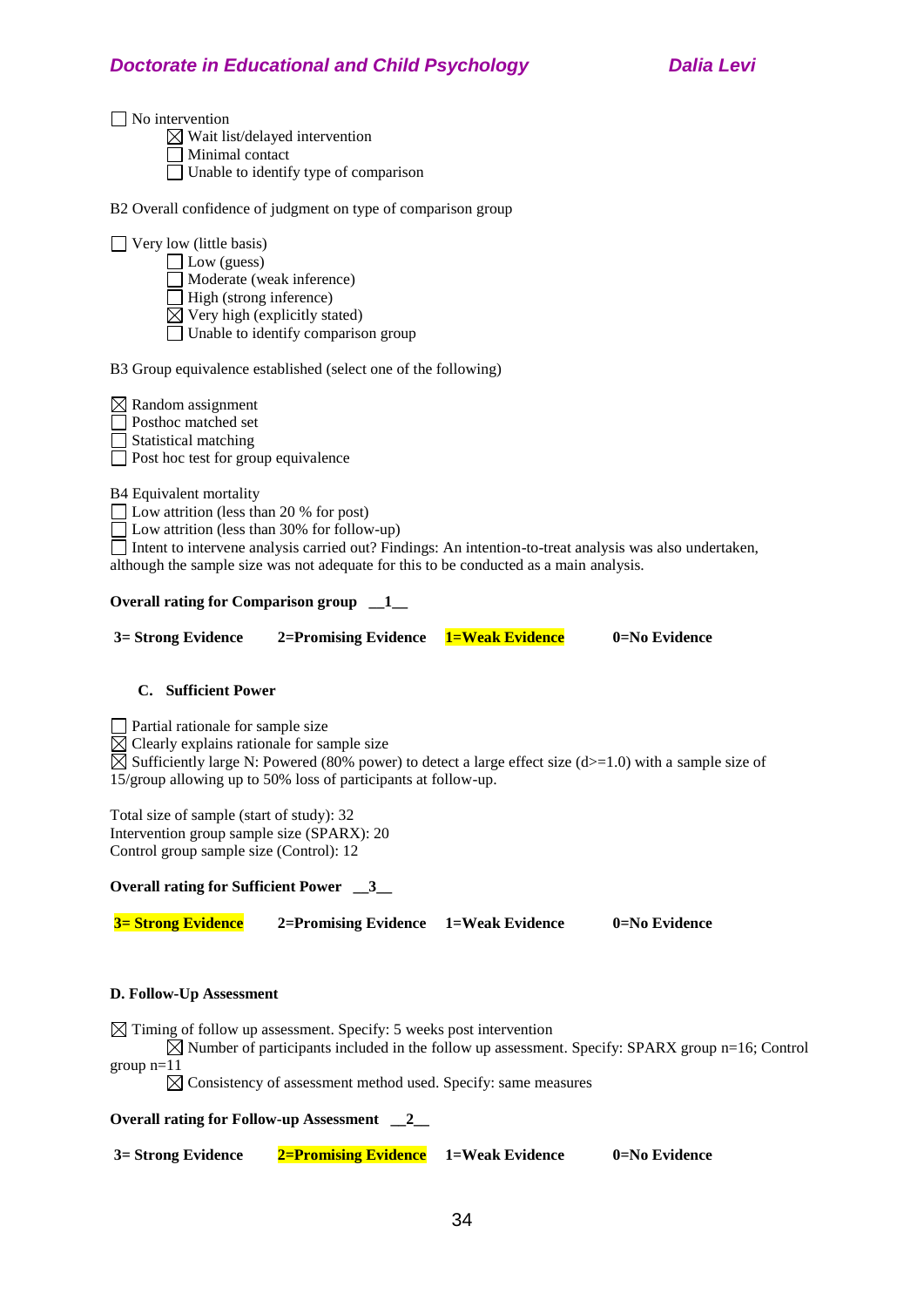| <b>Indicator</b>                                | <b>Overall</b><br>evidence<br>rating<br>$0 - 3$ | <b>Description of evidence</b><br><b>Strong</b><br><b>Promising</b><br>Weak<br><b>No/limited evidence</b><br>Or Descriptive ratings |
|-------------------------------------------------|-------------------------------------------------|-------------------------------------------------------------------------------------------------------------------------------------|
| <b>General Characteristics</b>                  |                                                 |                                                                                                                                     |
| Design                                          |                                                 | <b>Pragmatic Randomised</b><br>controlled trial                                                                                     |
| Type of programme                               |                                                 | Universal prevention programme                                                                                                      |
| Stage of programme                              |                                                 | Early stage                                                                                                                         |
| Concurrent/ historical<br>intervention exposure |                                                 | Unknown                                                                                                                             |
| <b>Key features</b>                             |                                                 |                                                                                                                                     |
| 1. Measurement                                  | 3                                               | Strong                                                                                                                              |
| 2. Comparison group                             | 1                                               | Weak                                                                                                                                |
| 3. Sufficient Power                             | 3                                               | Strong                                                                                                                              |
| 4. Follow-Up                                    | $\overline{2}$                                  | Promising                                                                                                                           |

# **Study 4: Summary of Evidence**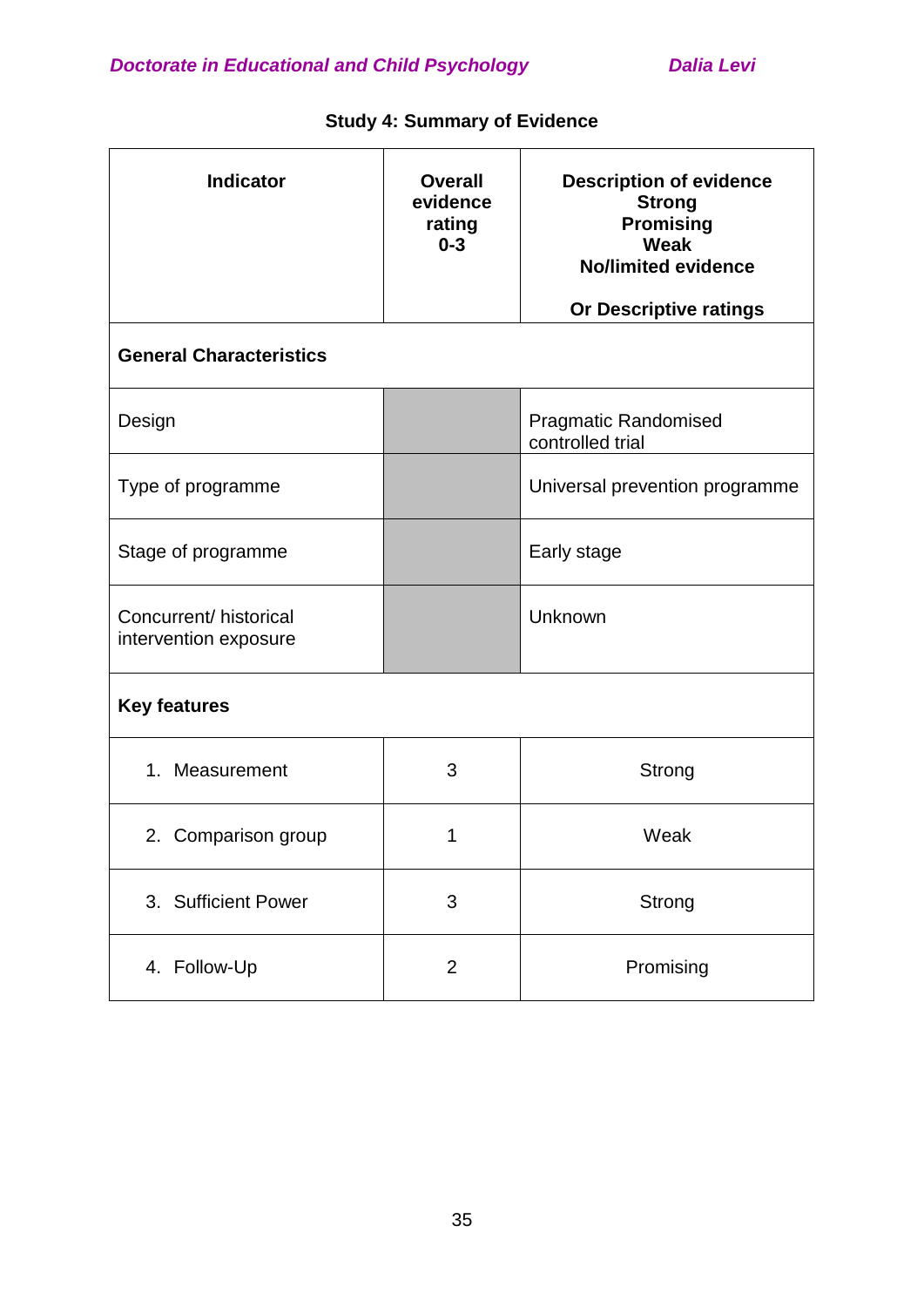for primary outcome

# **Appendix D – WoE criteria and ratings**

# **Weight of Evidence A**

# **Table 3**

*Criteria used when assessing Weight of Evidence A using the adapted Kratochwill (2003) Coding Protocol.*

| <b>Dimension to</b><br>Assess            | <b>Summary of criteria</b>                                                                                                                                                                                                                                                                                    |                                                                                                                                                                                                                                                            |                                                                                                                                                                                        |
|------------------------------------------|---------------------------------------------------------------------------------------------------------------------------------------------------------------------------------------------------------------------------------------------------------------------------------------------------------------|------------------------------------------------------------------------------------------------------------------------------------------------------------------------------------------------------------------------------------------------------------|----------------------------------------------------------------------------------------------------------------------------------------------------------------------------------------|
| Methodological<br><b>Quality (WoE A)</b> | <b>Weak Evidence (1)</b>                                                                                                                                                                                                                                                                                      | <b>Promising Evidence (2)</b>                                                                                                                                                                                                                              | <b>Strong Evidence (3)</b>                                                                                                                                                             |
| <b>Measurement</b>                       | Reliability<br>$\bullet$<br>coefficient ≥.5 (for<br>primary outcome)                                                                                                                                                                                                                                          | Reliability coefficient ≥.7<br>$\bullet$<br>(for primary outcome<br>measure)                                                                                                                                                                               | Reliability<br>$\bullet$<br>coefficient ≥.85<br>(primary<br>outcome<br>measure)                                                                                                        |
| <b>Comparison Group</b>                  | A 'no intervention'<br>control group was<br>used (e.g. Waitlist<br>or no intervention)<br>No evidence that<br>$\bullet$<br>groups are shown<br>as equivalent (in<br>terms of random<br>assignment or<br>equivalent attrition<br>or using intention<br>to treat to account<br>for non-equivalent<br>attrition) | A 'no intervention' control<br>$\bullet$<br>group was used (e.g.<br>Waitlist or no intervention)<br>Group equivalence by<br>$\bullet$<br>random assignment<br>Shown that there is low<br>$\bullet$<br>attrition or intention to<br>treat if high attrition | <b>Active Control</b><br>Group used<br>Group<br>equivalence by<br>random<br>assignment<br>Shown that there<br>is low attrition or<br>intention to treat<br>if high attrition           |
| <b>Sufficient Power</b>                  | Partial rationale<br>for sample size<br>but without any<br>formal sample<br>size calculations                                                                                                                                                                                                                 | Clear rationale for sample<br>size but without any<br>formal sample size<br>calculations                                                                                                                                                                   | Clear rationale<br>with power<br>calculation or<br>equivalent<br>sample size<br>calculation                                                                                            |
| <b>Follow-Up</b>                         | Follow-up<br>assessments<br>conducted at least<br>once with only<br>some of the<br>original<br>participants invited                                                                                                                                                                                           | Follow-up assessments<br>$\bullet$<br>conducted at least once,<br>with the majority of the<br>original participants invited<br>and using similar<br>measures to analyse<br>primary outcome                                                                 | Follow-up<br>$\bullet$<br>assessments<br>conducted over<br>multiple<br>intervals, inviting<br>all the original<br>participants and<br>using similar<br>measures to<br>analyse the data |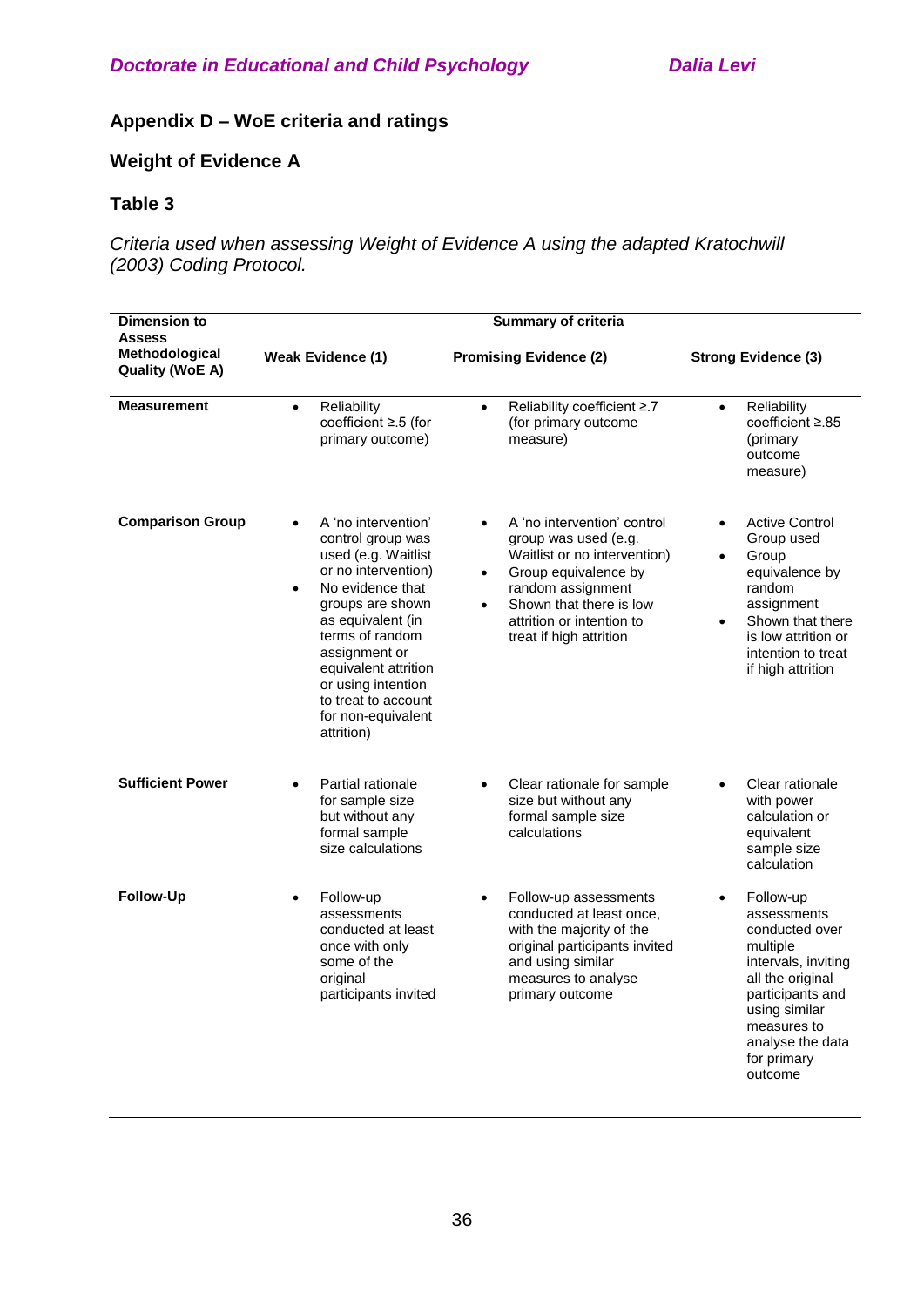# **Table 4**

# *WoE A Ratings*

| Study                      | Quality ratings assigned for the 4 dimensions |                             |                                | Overall<br>WoE A<br>(mean<br>score to 2 |                    |
|----------------------------|-----------------------------------------------|-----------------------------|--------------------------------|-----------------------------------------|--------------------|
|                            | Measurement<br>$(0-3)$                        | Comparison<br>Group $(0-3)$ | Sufficient<br>Power<br>$(0-3)$ | Follow-Up<br>$(0-3)$                    | decimal<br>points) |
| Perry et al.,<br>2017      | 3                                             | 3                           | 3                              | 3                                       | 3                  |
| Poppelaars<br>et al., 2016 | 3                                             | 3                           | 3                              | 3                                       | 3                  |
| Kuosmanen<br>et al., 2017  | 3                                             | 1                           | 3                              | 0                                       | 1.75               |
| Fleming et<br>al., 2012    | 3                                             | 1                           | 3                              | $\overline{2}$                          | 2.25               |
| Lucassen<br>et al., 2015   | 3                                             | N/A                         | 0                              | 2                                       | 1.67               |

# **Weight of Evidence B**

This criteria is derived from evidence typologies that suggest which designs are more appropriate for certain review questions (Petticrew & Roberts, 2003). For this review, WoE B considered the relevance of the methodology for evaluating the effectiveness of an intervention and the author selected design and generalisability as two key factors relating to effectiveness.

# **Table 5**

*WoE B Criteria*

| Criteria            | Ratings                                                                                                     | Rationale                                                               |
|---------------------|-------------------------------------------------------------------------------------------------------------|-------------------------------------------------------------------------|
| <b>Study Design</b> | 3. Definitive RCT                                                                                           | <b>Effectiveness relies</b><br>on being able to                         |
|                     | 2. Pilot/Feasibility RCT                                                                                    | conduct formal<br>hypothesis testing for                                |
|                     | 1. Non-randomised study<br>(Cohort study, case-control<br>studies, cross sectional<br>survey, case reports) | outcome measures<br>and requires<br>causality inferences<br>to be made. |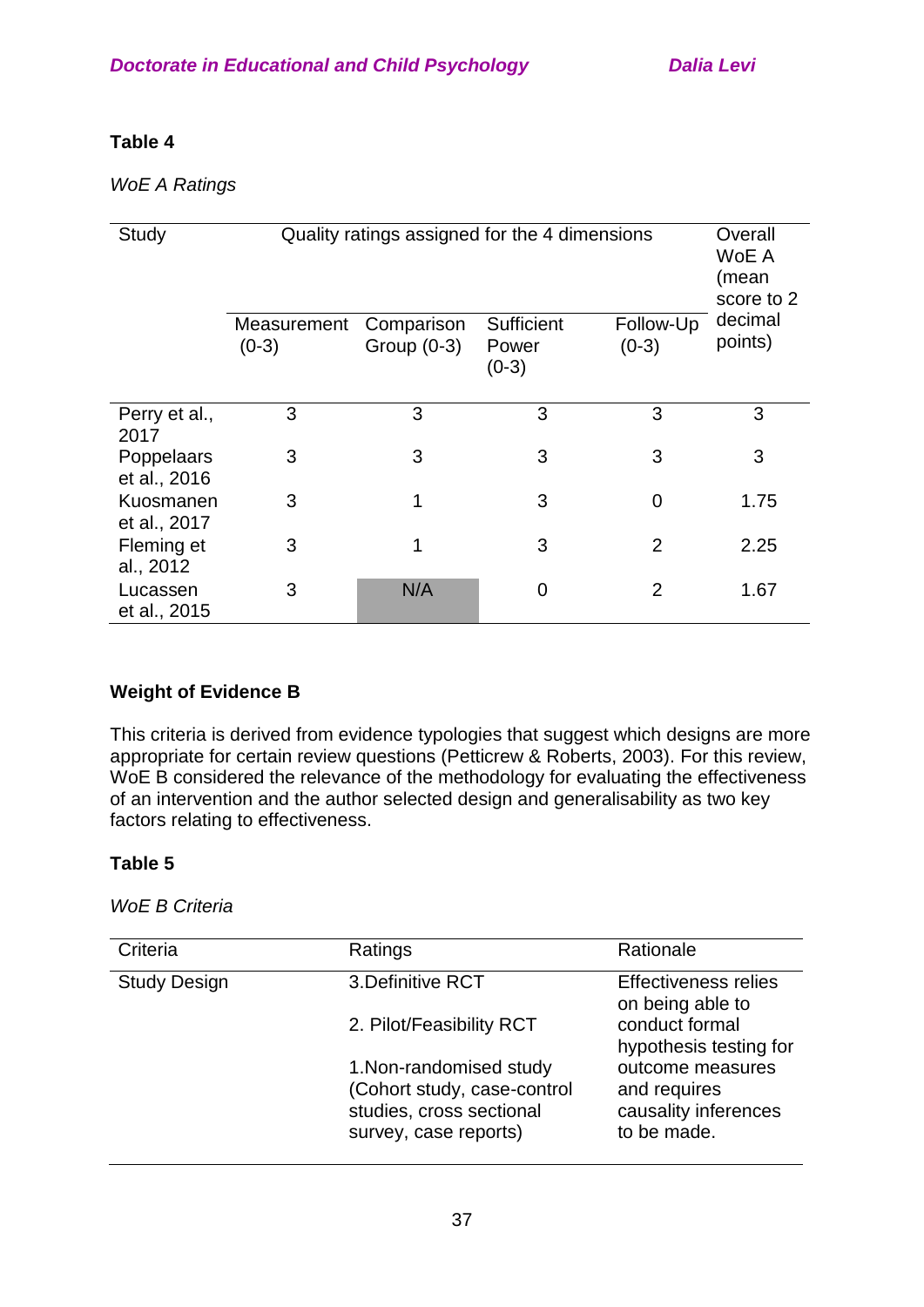| Generalizability of Study | 3. Multi-site, wide geographic                     | <b>Effectiveness relies</b>              |
|---------------------------|----------------------------------------------------|------------------------------------------|
| Sample                    | coverage (e.g. across a                            | on being able to                         |
|                           | country or multiple countries)                     | generalize results to<br>diverse student |
|                           | 2. Multi-site, narrow<br>geographic coverage (e.g. | populations                              |
|                           | within a city)                                     |                                          |
|                           | 1. Single-site (e.g. individual                    |                                          |
|                           | school)                                            |                                          |

### **Table 6**

# *WoE B Ratings*

| Study                      | Quality ratings assigned for the 2<br>dimensions | Overall WoE B                                  |     |
|----------------------------|--------------------------------------------------|------------------------------------------------|-----|
|                            | Study Design (1-3)                               | Generalizability of<br>study sample<br>$(1-3)$ |     |
| Perry et al., 2017         | 3                                                | $\overline{2}$                                 | 2.5 |
| Poppelaars et<br>al., 2016 | 3                                                | 3                                              | 3   |
| Kuosmanen et<br>al., 2017  | $\overline{2}$                                   | 3                                              | 2.5 |
| Fleming et al.,<br>2012    | $\overline{2}$                                   | 3                                              | 2.5 |
| Lucassen et al.,<br>2015   | 1                                                | $\overline{2}$                                 | 1.5 |

# **Weight of Evidence C**

This criteria is derived from Harden & Gough (2012) to discern topic relevance to the specific review question.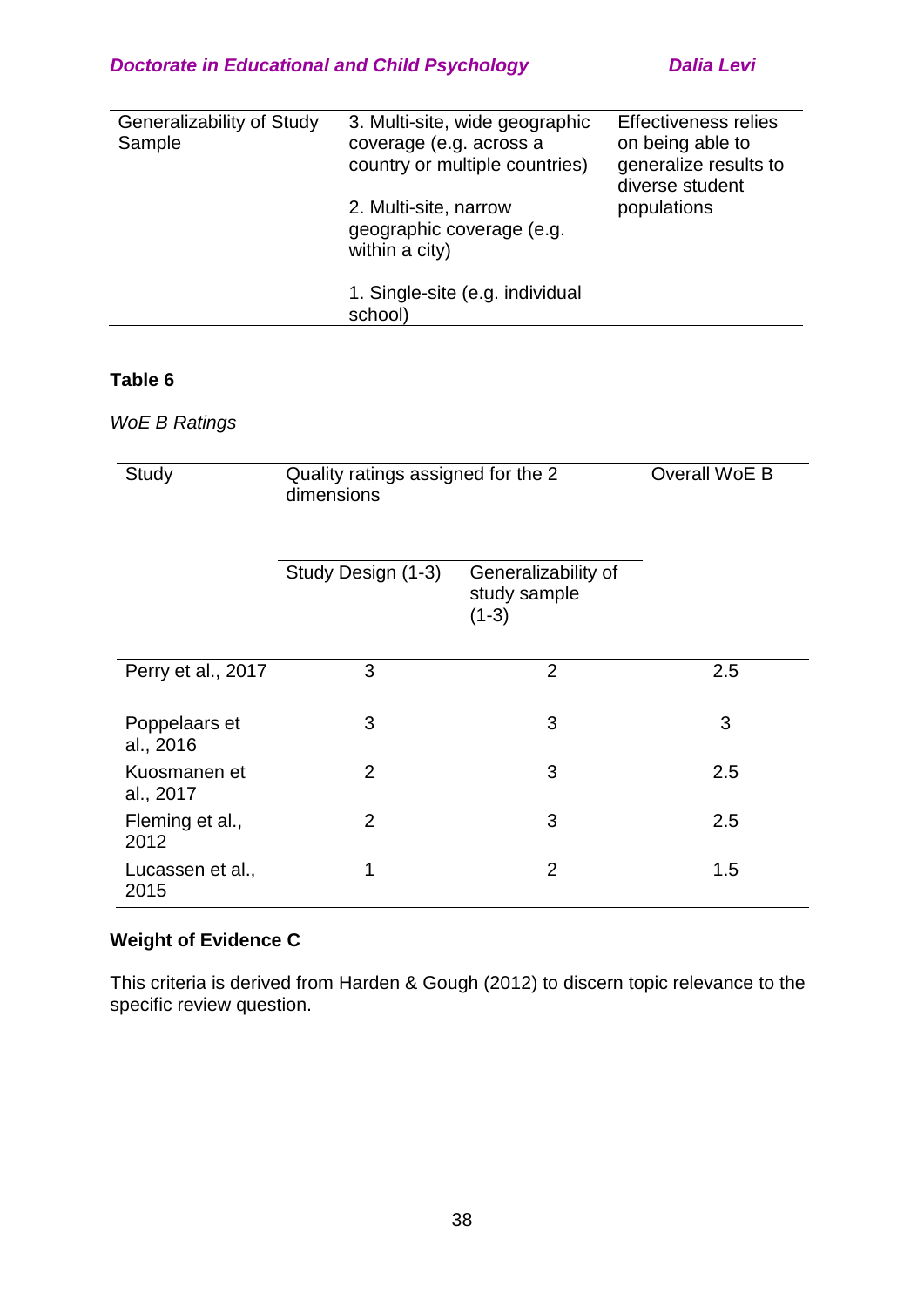# **Table 7**

*WoE C Criteria*

| Criteria                                             | Ratings                                                                                                                                | Rationale                                                                                       |
|------------------------------------------------------|----------------------------------------------------------------------------------------------------------------------------------------|-------------------------------------------------------------------------------------------------|
| Primary outcome<br>measure of<br>depressive symptoms | 3. Primary outcomes include a<br>valid, reliable and widely-used<br>measure of depression<br>symptoms for this specific<br>population. | The review is<br>concerned with<br>depressive<br>symptoms                                       |
|                                                      | 2. Primary outcomes include a<br>non-validated or not widely<br>used measure of depression<br>for this specific population.            |                                                                                                 |
|                                                      | 1. Depression is not included<br>as a primary outcome (but is a<br>secondary or exploratory<br>outcome)                                |                                                                                                 |
| <b>Format of Delivery</b>                            | 3. Intervention delivered with<br>flexibility (no structured<br>monitoring or supervision of<br>engagement)                            | The aim of the<br>review is to report<br>on effectiveness<br>rather than<br>efficacy, therefore |
|                                                      | 2. A minimum threshold of<br>engagement was enforced<br>(some oversight and<br>monitoring of engagement)                               | the most relevant<br>studies are those<br>where the<br>intervention was<br>delivered flexibly   |
|                                                      | 1. Highly structured and<br>controlled oversight ensuring<br>engagement                                                                | and compliance<br>was not enforced<br>('real world'<br>context /<br>naturalistic)               |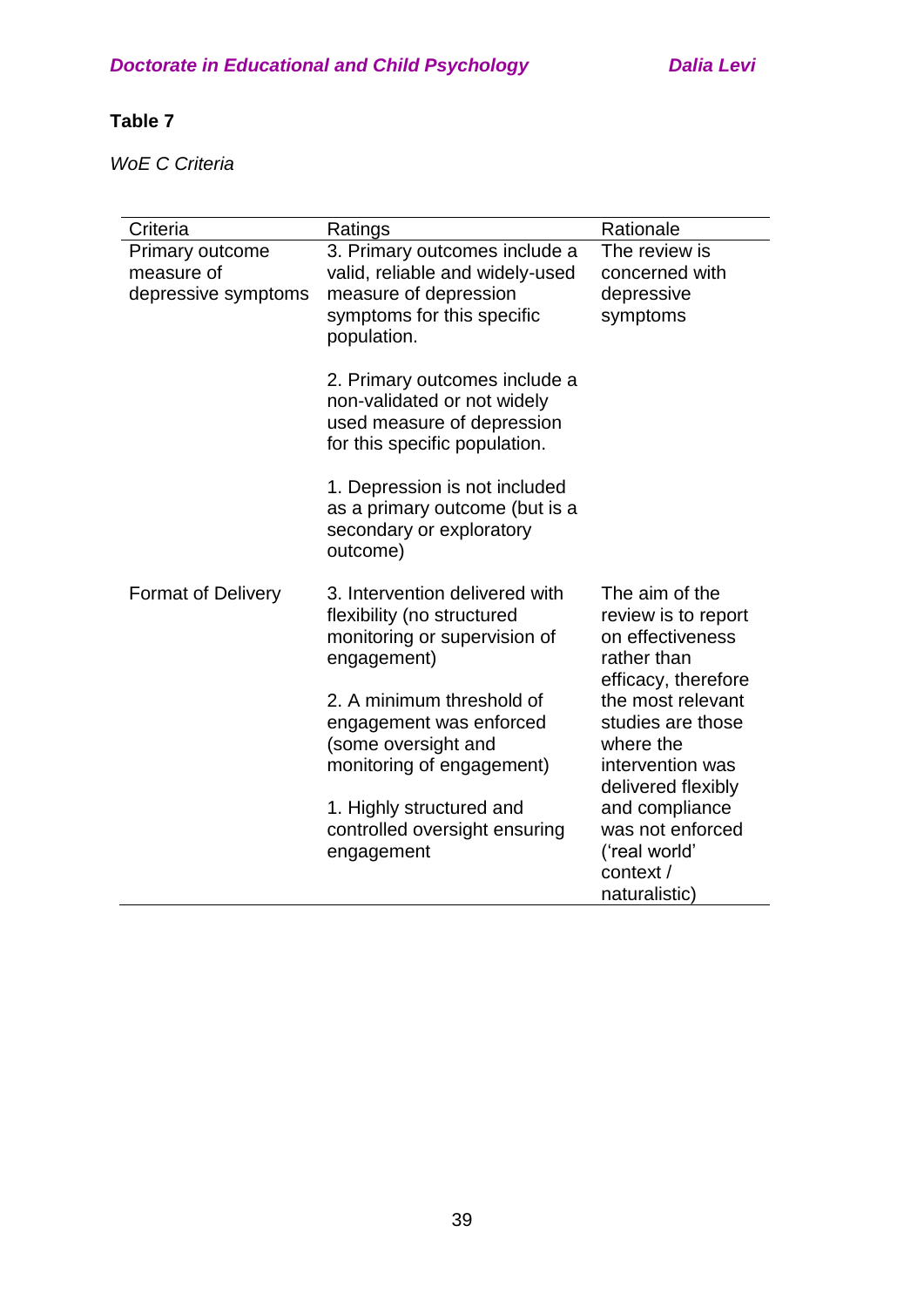# **Table 8**

*WoE C Ratings*

| Study                      | Quality ratings assigned for the 2<br>dimensions         | Overall WoE<br>С                        |                |
|----------------------------|----------------------------------------------------------|-----------------------------------------|----------------|
|                            | <b>Primary Outcome</b><br>Measure of<br>Depression (1-3) | Format of<br><b>Delivery</b><br>$(1-3)$ |                |
| Perry et al., 2017         | 3                                                        | $\overline{2}$                          | 2.5            |
| Poppelaars et al.,<br>2016 | 3                                                        | 3                                       | 3              |
| Kuosmanen et al.,<br>2017  | 2                                                        | $\overline{2}$                          | 2              |
| Fleming et al.,<br>2012    | $\overline{2}$                                           | $\overline{2}$                          | $\overline{2}$ |
| Lucassen et al.,<br>2015   | 2                                                        | 3                                       | 2.5            |

# **Table 9**

# *WoE D Ratings*

| Study         | WoE A:<br>Methodological<br>Quality | $WoE B$ :<br>Methodological<br>Relevance | WoE C:<br>Topic<br>Relevance | WoE D:<br>Overall<br>weight of<br>evidence<br>(average<br>score of A,B<br>and $C$ ) |
|---------------|-------------------------------------|------------------------------------------|------------------------------|-------------------------------------------------------------------------------------|
| Perry et al., |                                     |                                          |                              |                                                                                     |
| 2017          | High                                | High                                     | High                         | High                                                                                |
|               | 3                                   | 2.5                                      | 2.5                          | 2.67                                                                                |
| Poppelaars    | High                                | High                                     | High                         | High                                                                                |
| et al., 2016  | 3                                   | 3                                        | 3                            | 3                                                                                   |
| Kuosmanen     |                                     |                                          |                              |                                                                                     |
| et al., 2017  | Medium                              | High                                     | Medium                       | Medium                                                                              |
|               | 1.75                                | 2.5                                      | 2                            | 2.08                                                                                |
| Fleming et    |                                     |                                          |                              |                                                                                     |
| al., 2012     | Medium                              | High                                     | Medium                       | Medium                                                                              |
|               | 2.25                                | 2.5                                      | 2                            | 2.25                                                                                |